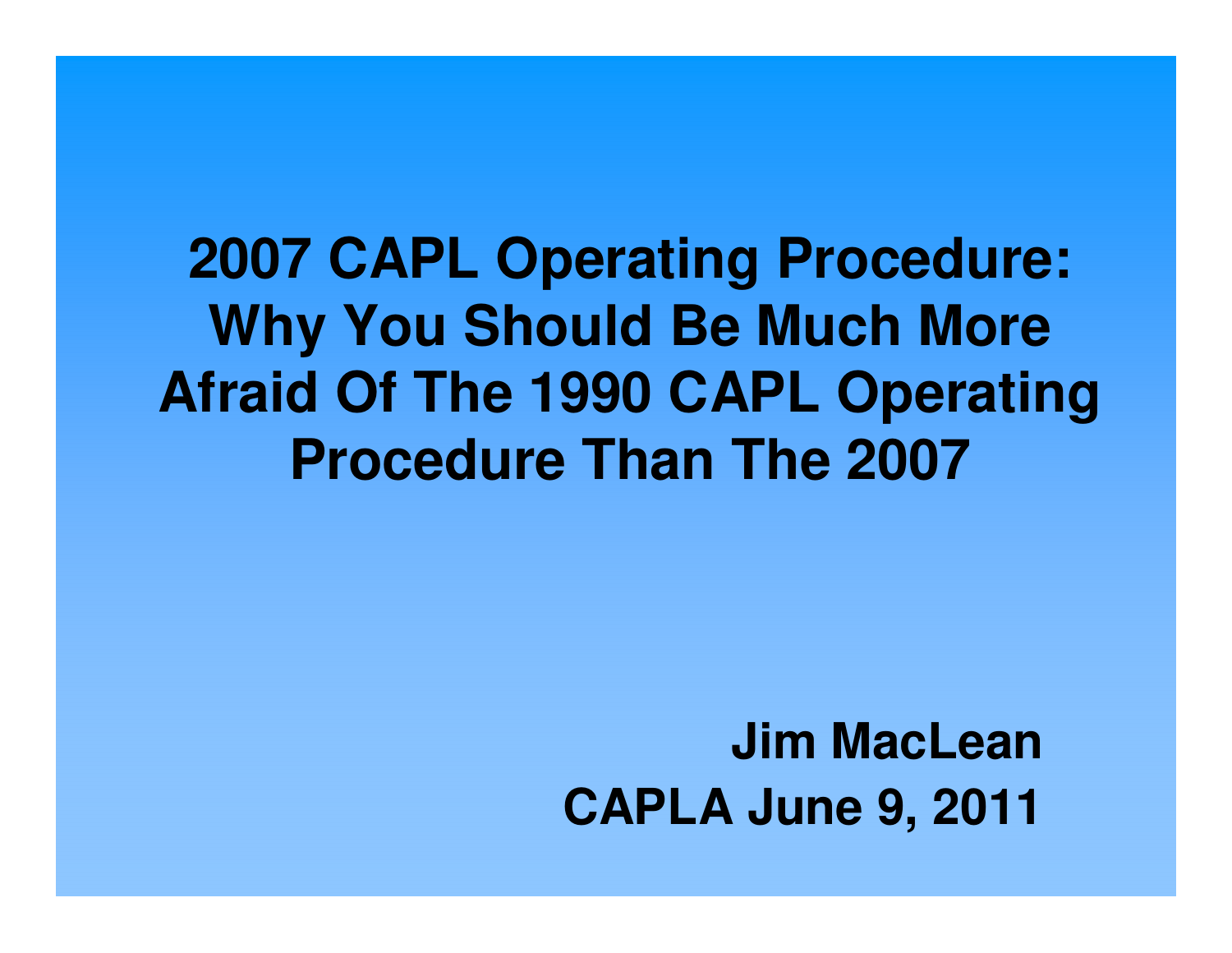### **Desired Outcomes**

- An understanding of the risks you are choosing to assume by continuing to use the 1990 CAPL Operating Procedure for new agreements.
- An awareness of the extent of support for the 2007 document by the larger companies.
- A willingness to find the time to understand the 2007document and assess it on its merits.
- A greater sense of comfort with the 2007 handling of identified concerns.
- A greater willingness to use the 2007 document.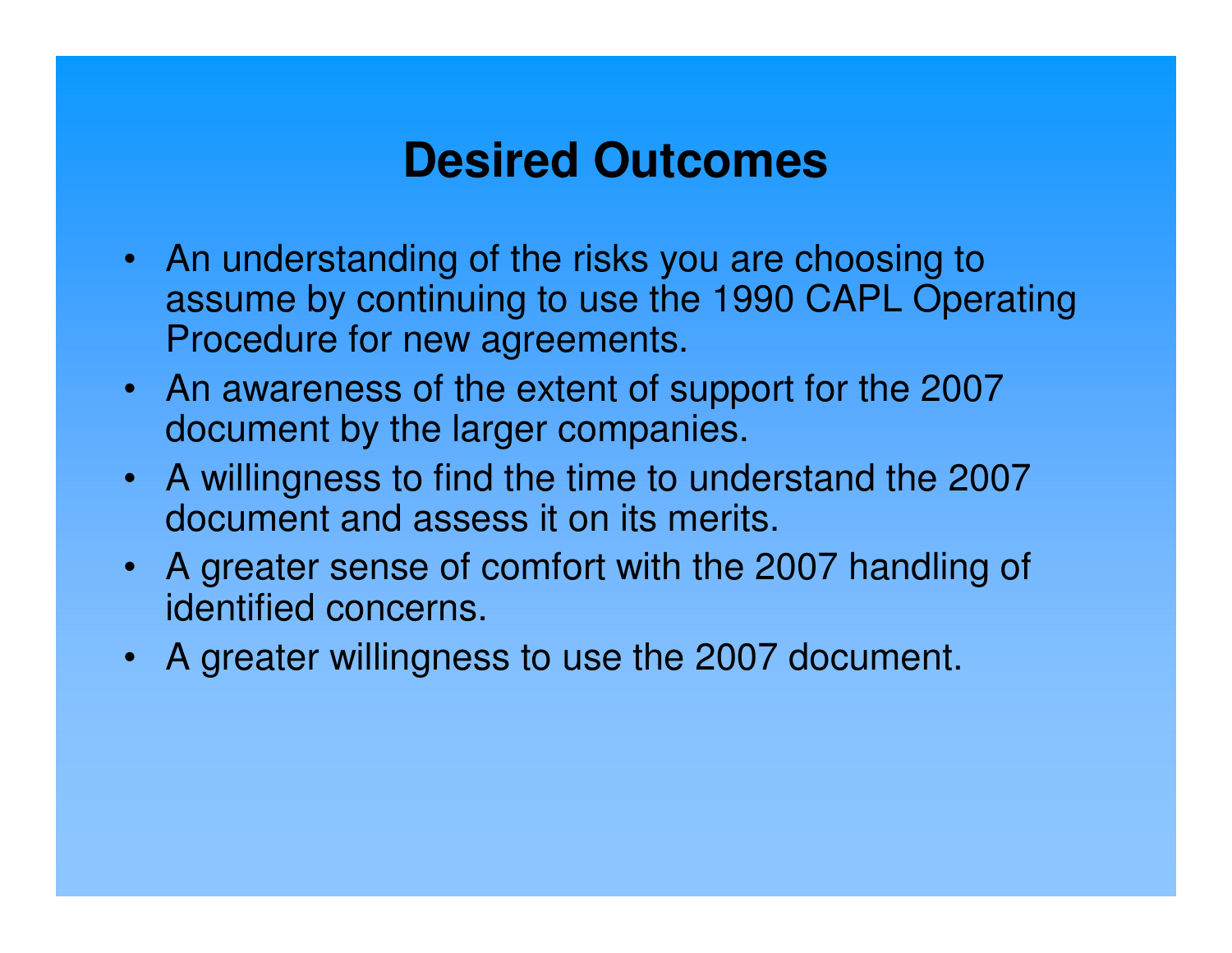## **Why Was The Update Done?**

The 1990 CAPL Operating Procedure generally held upwell, so why change?

- $\bullet$  A major update was required because of:
	- Opportunities identified by Industry's experiences with the document.
	- Evolving business needs.
	- Changing legal and regulatory landscape.
	- Need to apply "plainer language" principles to simplify the document and reflect a more modern drafting style.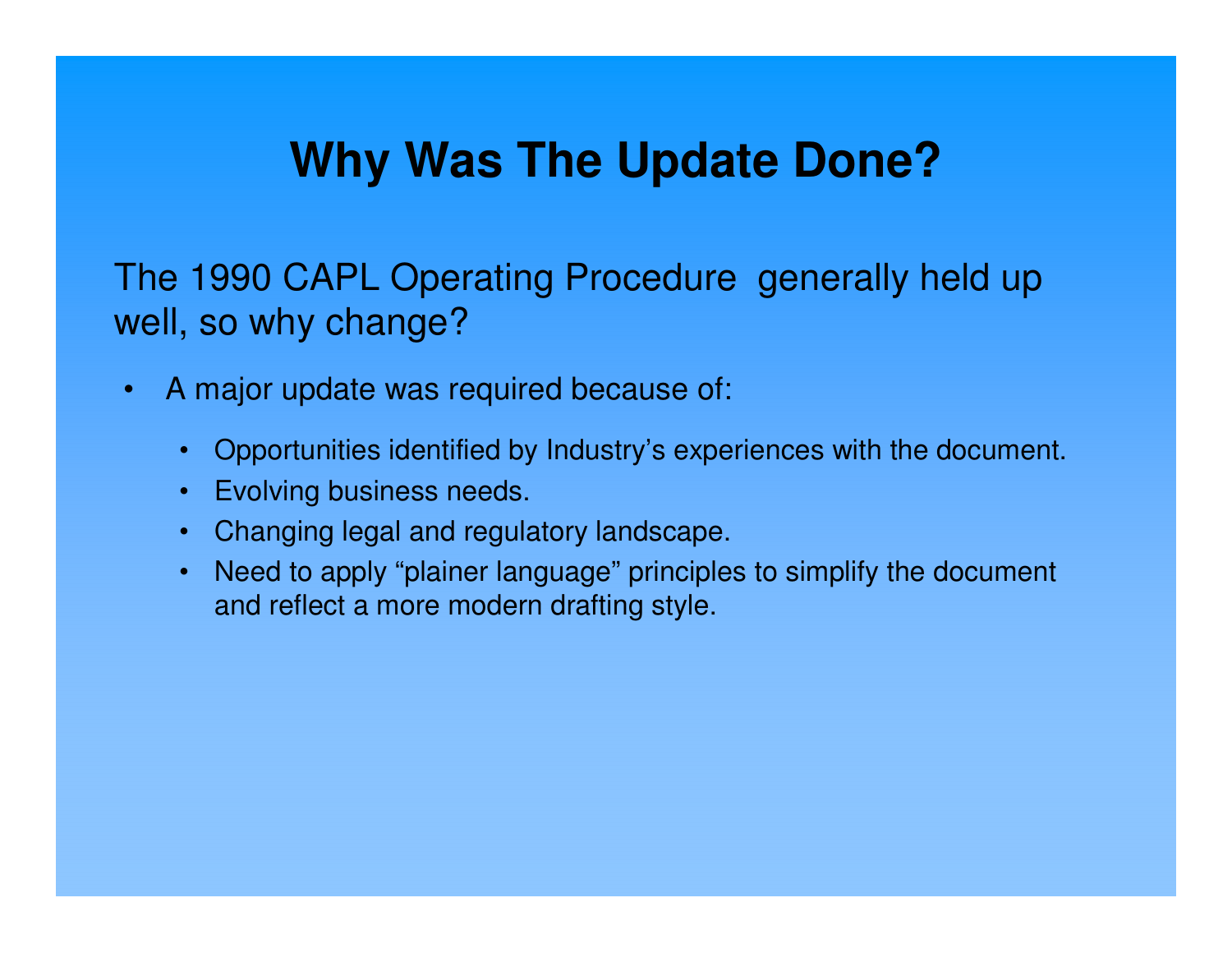# **But No One Else Is Using It-Wrong!**

Much slower building of support than initially expected, but larger companies allowing their name to be presented as a user of the document are:

- •Crescent Point •NAL•ConocoPhillips •Imperial\* •Shell •CNRL\*•ARC•Apache
- •Daylight

•Nexen

\*Approved but use in selective circumstances or little • • • • TAQA North opportunity to use so far.

Still under review: Baytex, Cenovus, Encana, Enerplus and Harvest

•Devon •Pengrowth

- •Galleon •Petrobakken
- •Husky\* •Progress
	-
	- •Suncor
	- •Talisman
	-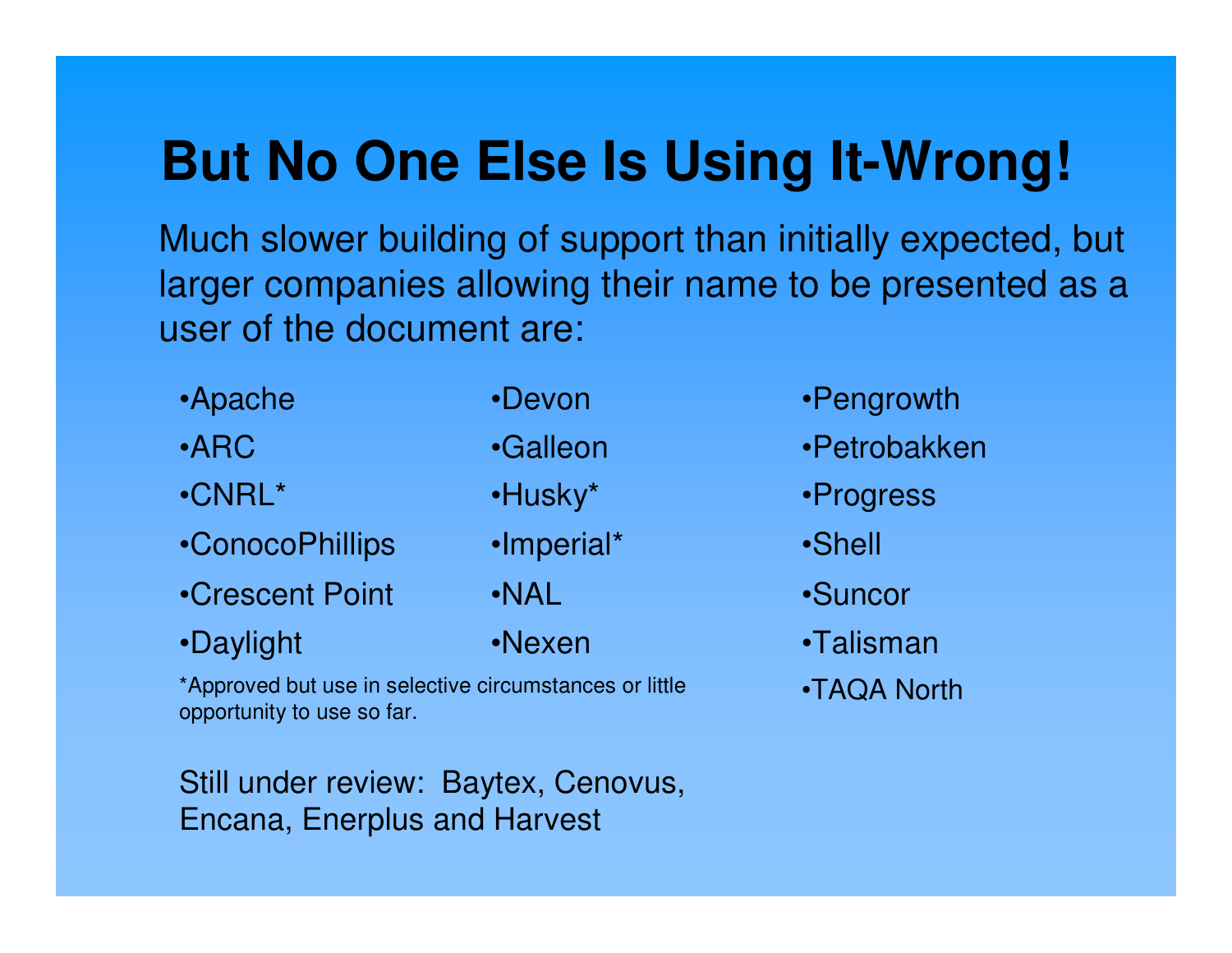# **Overall Problem With User Vision**

### **Operating Procedure Not A "Staple On" Document**

Problem: Historic expectation that the Operating Procedure is a "staple on" document that just requires completion of the blanks and elections.

2007 Fix: Education for users that the onus is always on the Parties to ensure that the document suitably addresses the needs of the particular operating area and transaction.

- • Users expected to modify document to address special circumstances.
	- Foothills and unconventional require modifications, for example.
- Comment applies equally to continued use of 1990 document.
- •See miscellaneous annotations at the end of the 2007 document.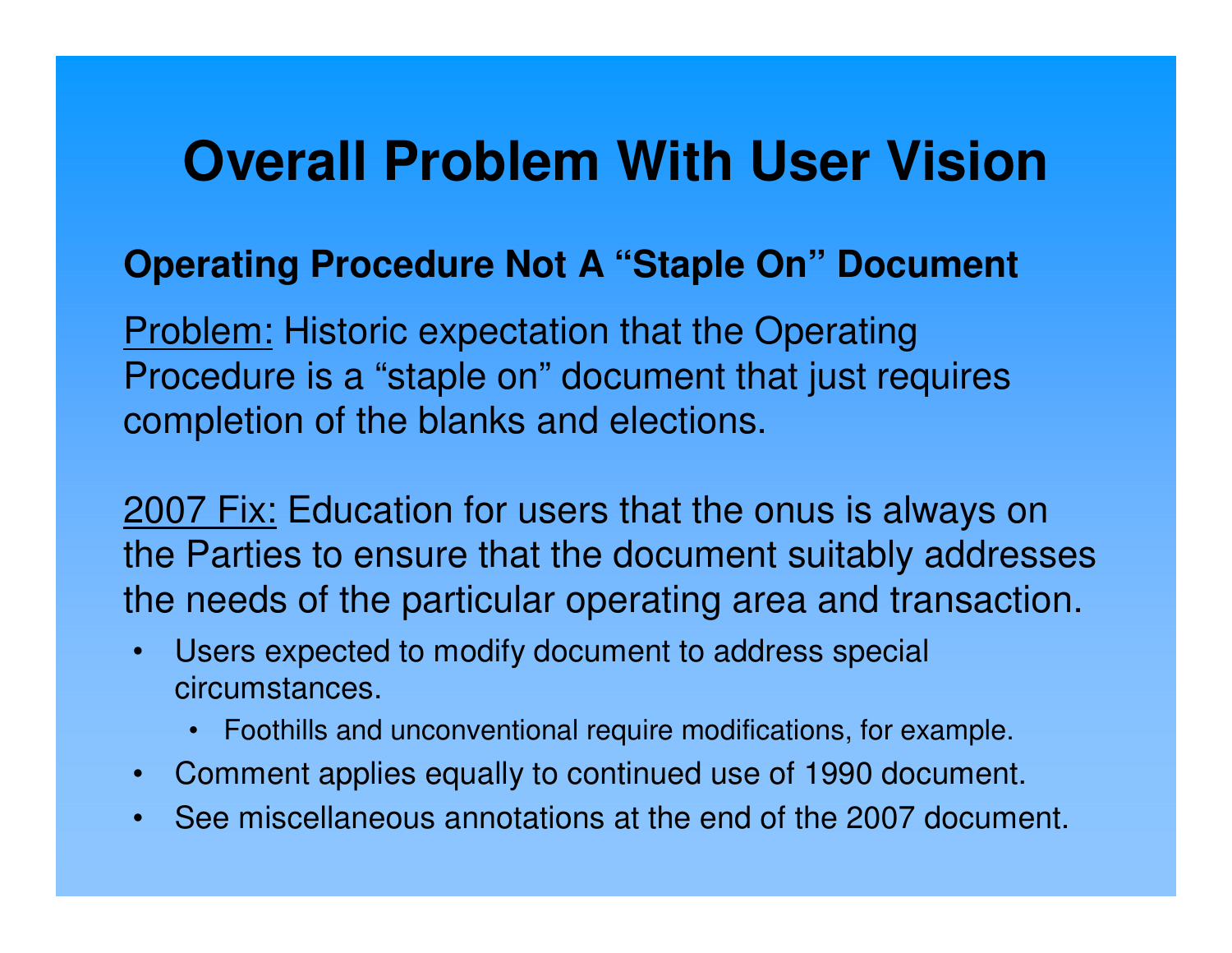# **Breadth And Depth Of Coverage**

### **Breadth, Depth And Clarity Of Coverage**

Problem: Content gaps for emerging issues, known problems and other unclear issues that lend themselves to self-serving interpretations.

Fixes: Create a better "car manual" for users that can also be used as a platform to resolve issues under other versions of the Operating Procedure.

- Greater emphasis on "plainer language", breaking up long clauses.
- Significant expansion of the annotations.
- Additional supporting information for user education.
- Emphasis on helping users become more independent.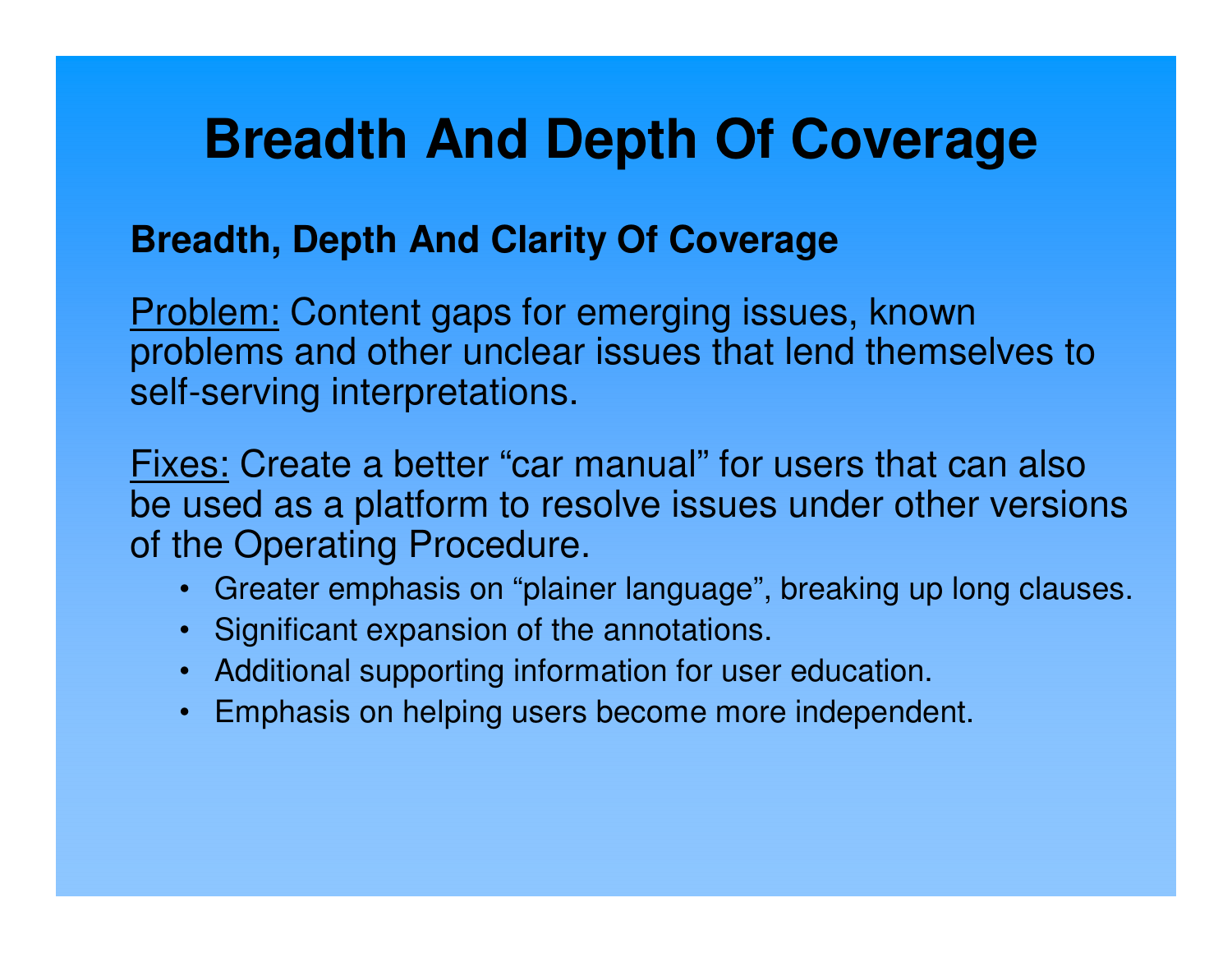#### **Horizontal Wells**

Problem: Prior versions of the document do not address horizontal wells, as they were in their infancy when the 1990 document was created. Not a material issue if the Operator does what it says it is going to do under anyversion. Potential issue for participants and nonparticipants if the Operator changes the contemplated operation materially, as elections may be in question.

2007 Fix: Inclusion of Article 8.00 for Horizontal Wells and consequential changes throughout the 2007 document. **The biggest single reason to change to the 2007!**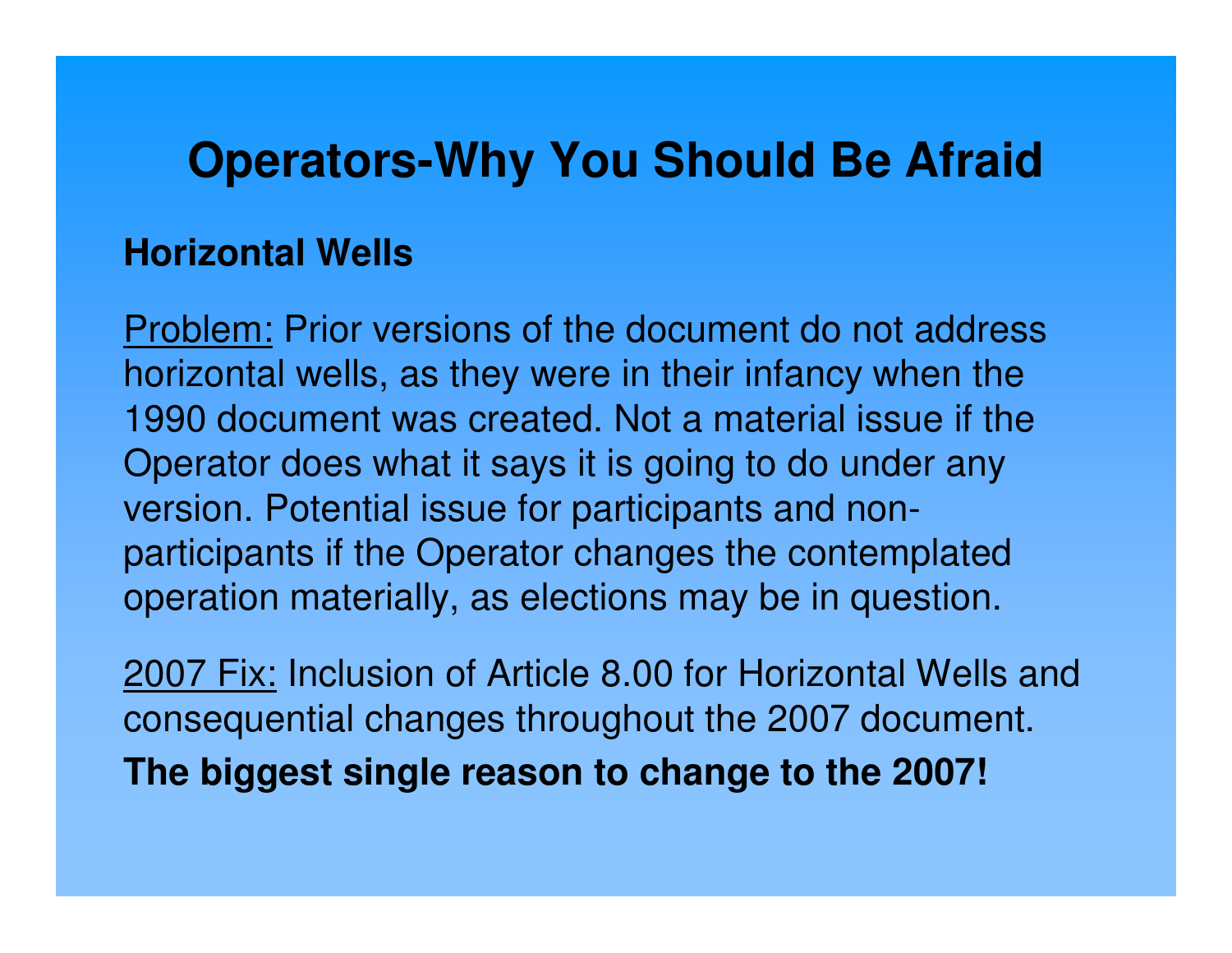## **Operators-Why You Should Be AfraidLiability Of Operator For Its Activities**

### Problem: Potential for Operator to be held responsible for breach of contract under 1974/1981/1990 Clause 304 "good oilfield practice" obligation without any gross negligence or wilful misconduct.

- • Enormous risk to Operators because of Morrison case on 1981 document, but reduced risk under 1990 because of Adeco case.
- • Addition like new last sentence of Clause 3.04 should be added immediately to new 1990 documents.

2007 Fix: Sentence at end of Clause 3.04 requiring Gross Negligence or Wilful Misconduct to impose sole liability on Operator.

- • Much greater protection for Operator for losses associated with operations.
- See also 3.05 re HSE and 3.10A re administration of Title Docs.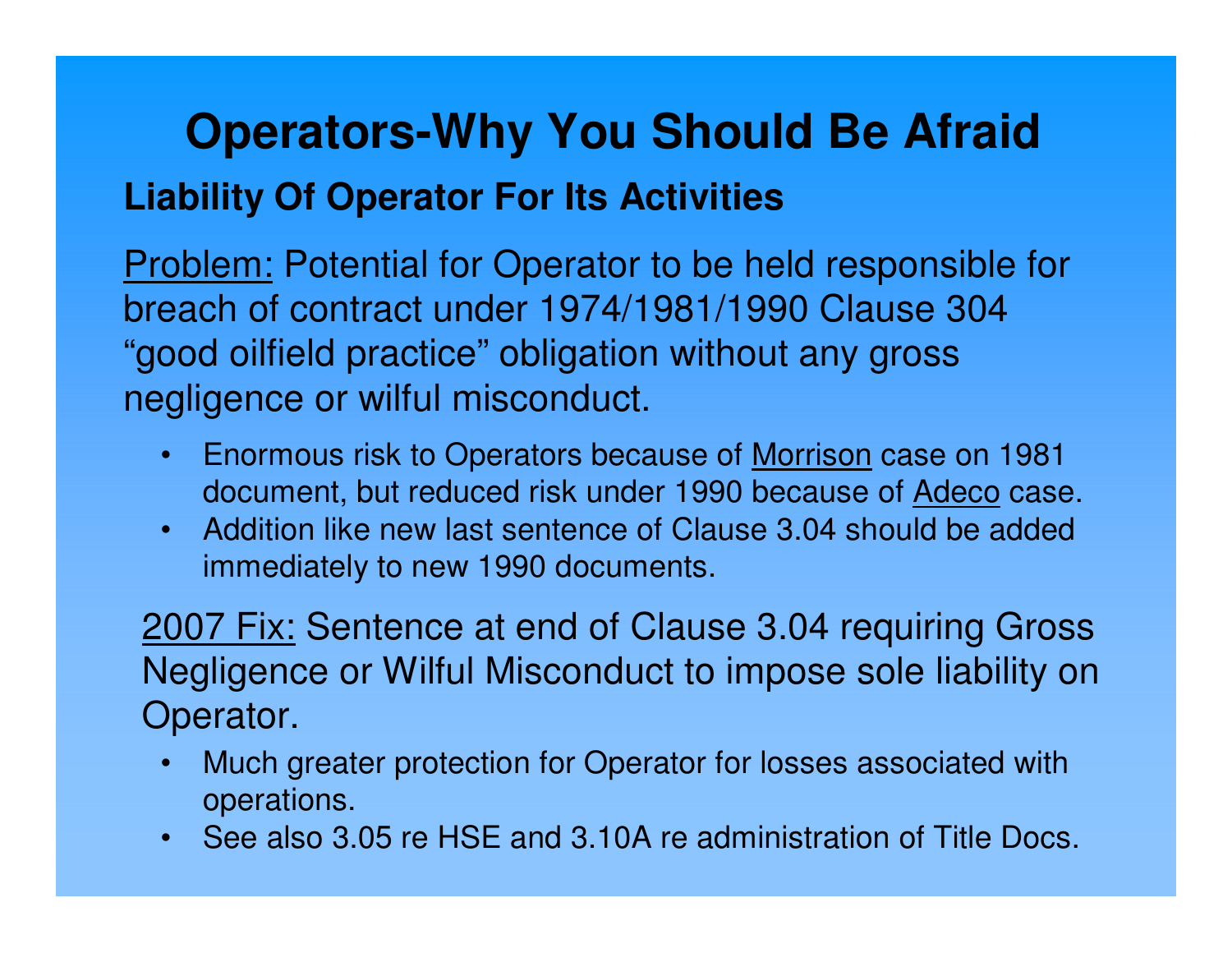#### **Liability Of Operator For Its Activities**

Problem: Limited exemption for "Extraordinary Damages"under Clause 401 of 1990 (basically linked to loss or delay of production).

2007 Fixes: Clause 4.04 and the associated definition of "Extraordinary Damages" provide broader protection and extend the protection to claims associated with breach ofthe contract. (Protection also expanded to address claims by a Party against any other Party under the Agreement, rather than just for benefit of Operator.)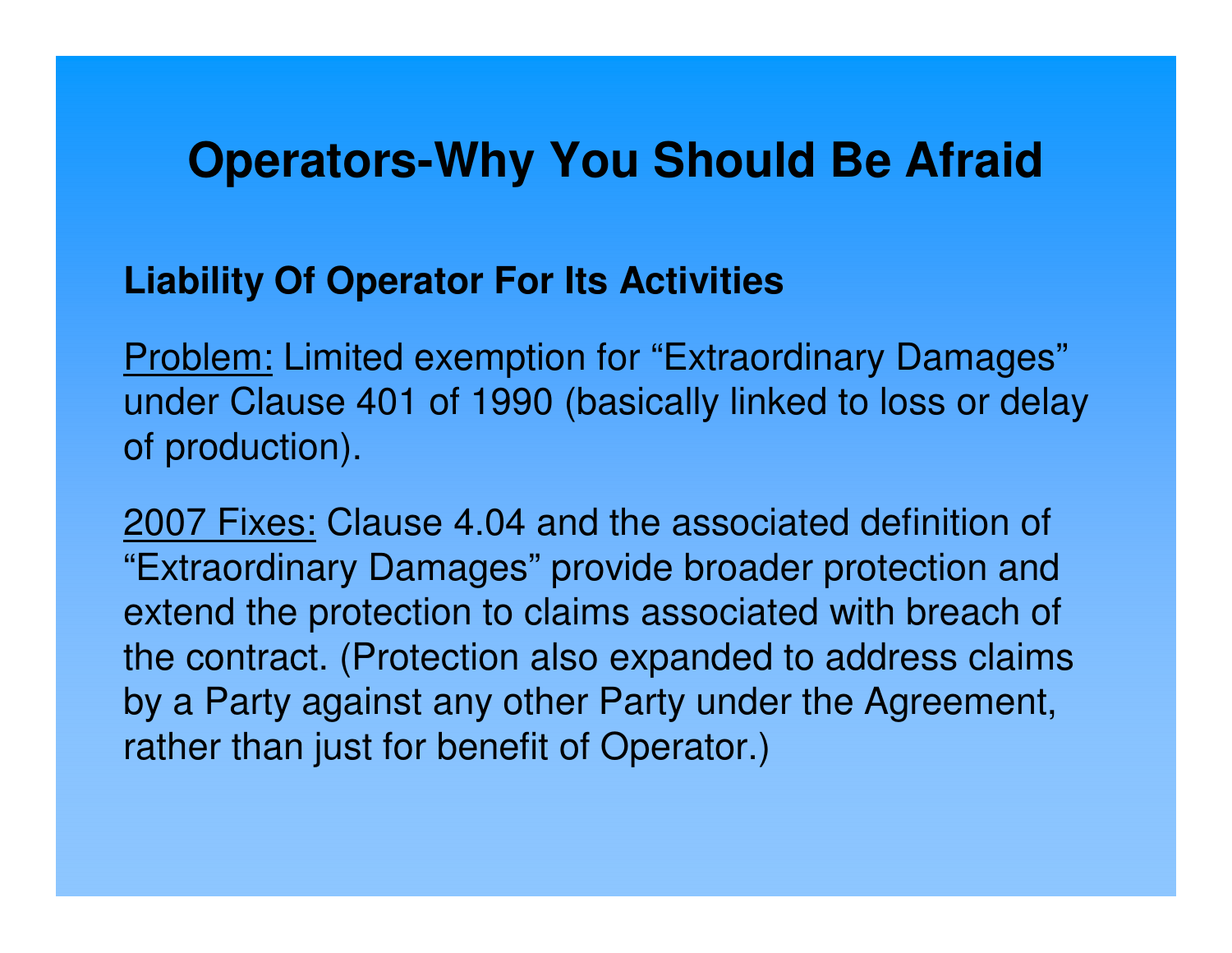### **Default Remedies**

<u>Problem:</u> 1990 default remedies are suboptimal.

#### 2007 Fixes:

- •Take production at the wellhead, versus request for proceeds.
- $\bullet$  New remedy to apply Article 10.00 penalty if defaulting Party refuses to pay unpaid amount after special notice.
	- Special notice also allows the other Non-Operators an election to assume a portion of the interest.
	- Debt remedies no longer applicable if this remedy selected.
- $\bullet$  Modifications to seizure and sale right to improve enforceability.
	- Time period for use extended to 60 days after default notice from 30.
	- Requirement to obtain court order to effect.
	- Attorney in fact mechanism.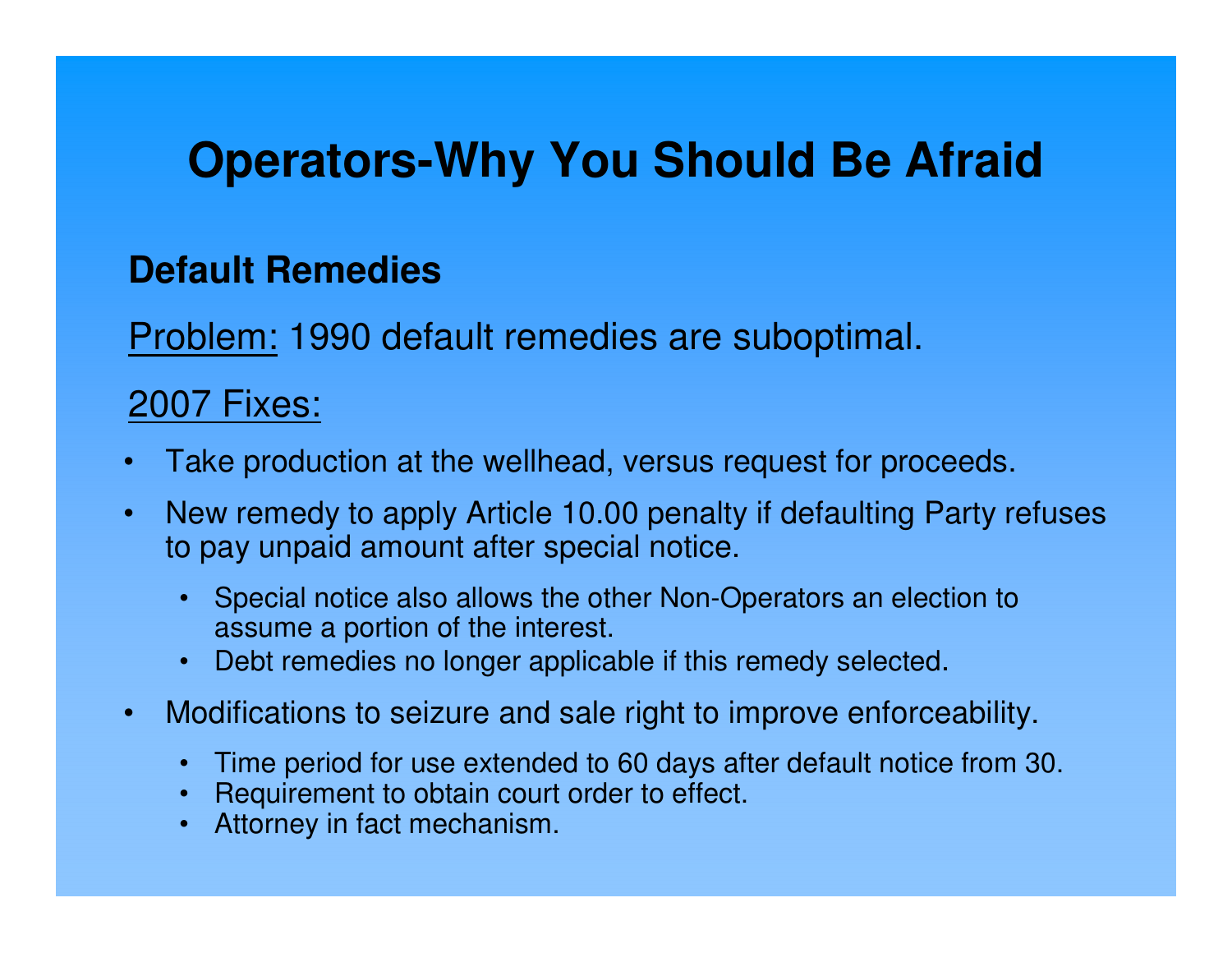#### **Change Of Operator Resulting From Sale**

Problem: Prior versions do not address clearly the process for appointing a new Operator after a sale.

2007 Fix: Increased clarity for appointment of replacement Operator for the benefit of all Parties.

- $\bullet$ Reduced resignation period from 90 days to 45.
- $\bullet$  Clarification of transition process from sale of the Operator's interest
	- • Operator continues to represent the interest during the period in which the assignment is being effected.
	- Operator able to vote for its successor in interest as the new Operator.
- •Modified two party scenario-Non-Operator requires >40%WI.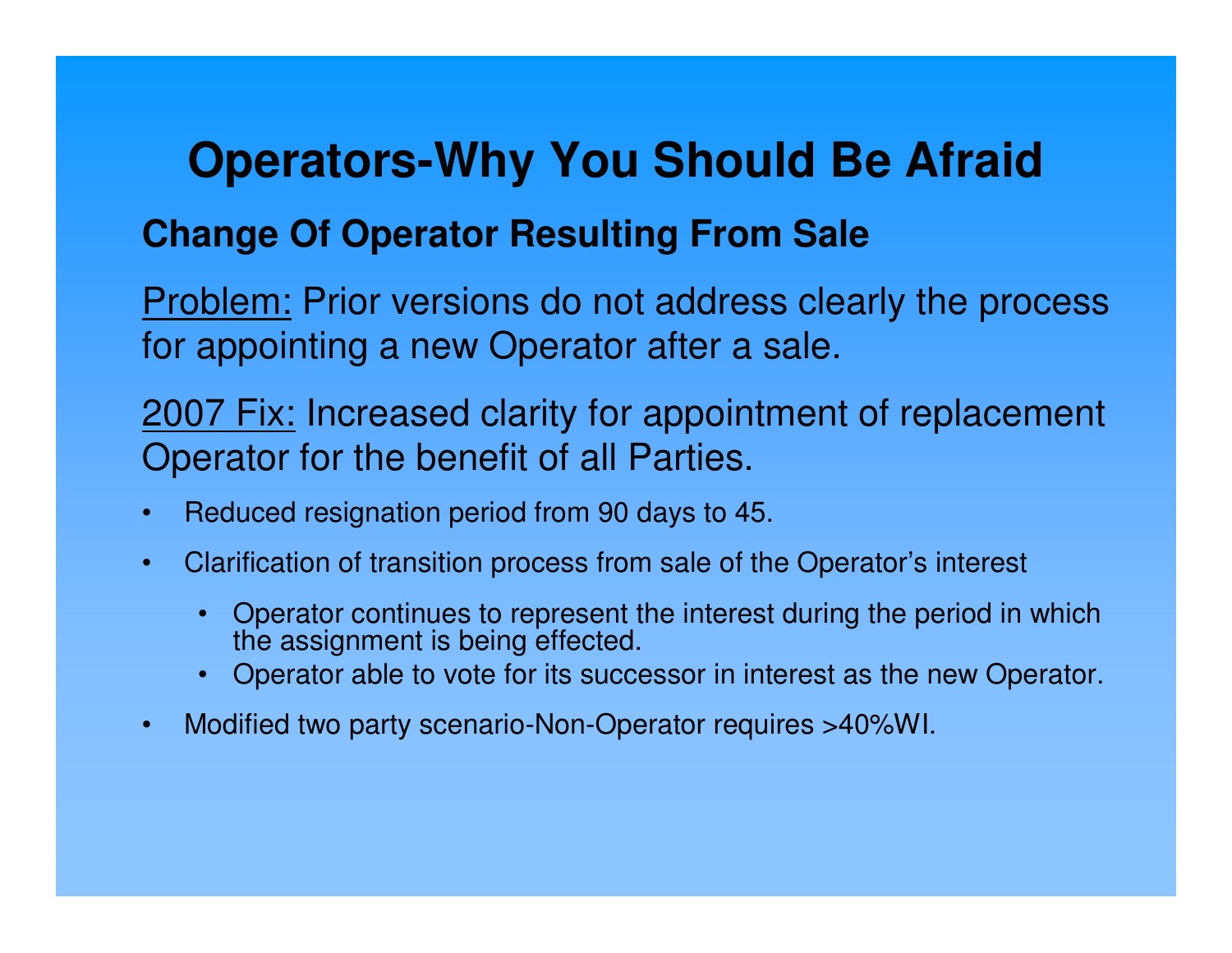#### **Operator's Obligations For Regulatory Requirements**

Problems: Term Clause (2901) literally leaves the Operator solely exposed for funding regulatory requirements more than 6 years after receipt of a reclamation certificate. Subclause 301(b) literally leaves the Operator solely exposed for performance of regulatory requirements unless they could result in "prosecution" of the Operator.

2007 Fixes: Broadened scope of Term Clause (1.14) and Paragraph 3.01B(b) to offer Operators much greater protection (e.g., time limits, use of ERCB enforcement ladder).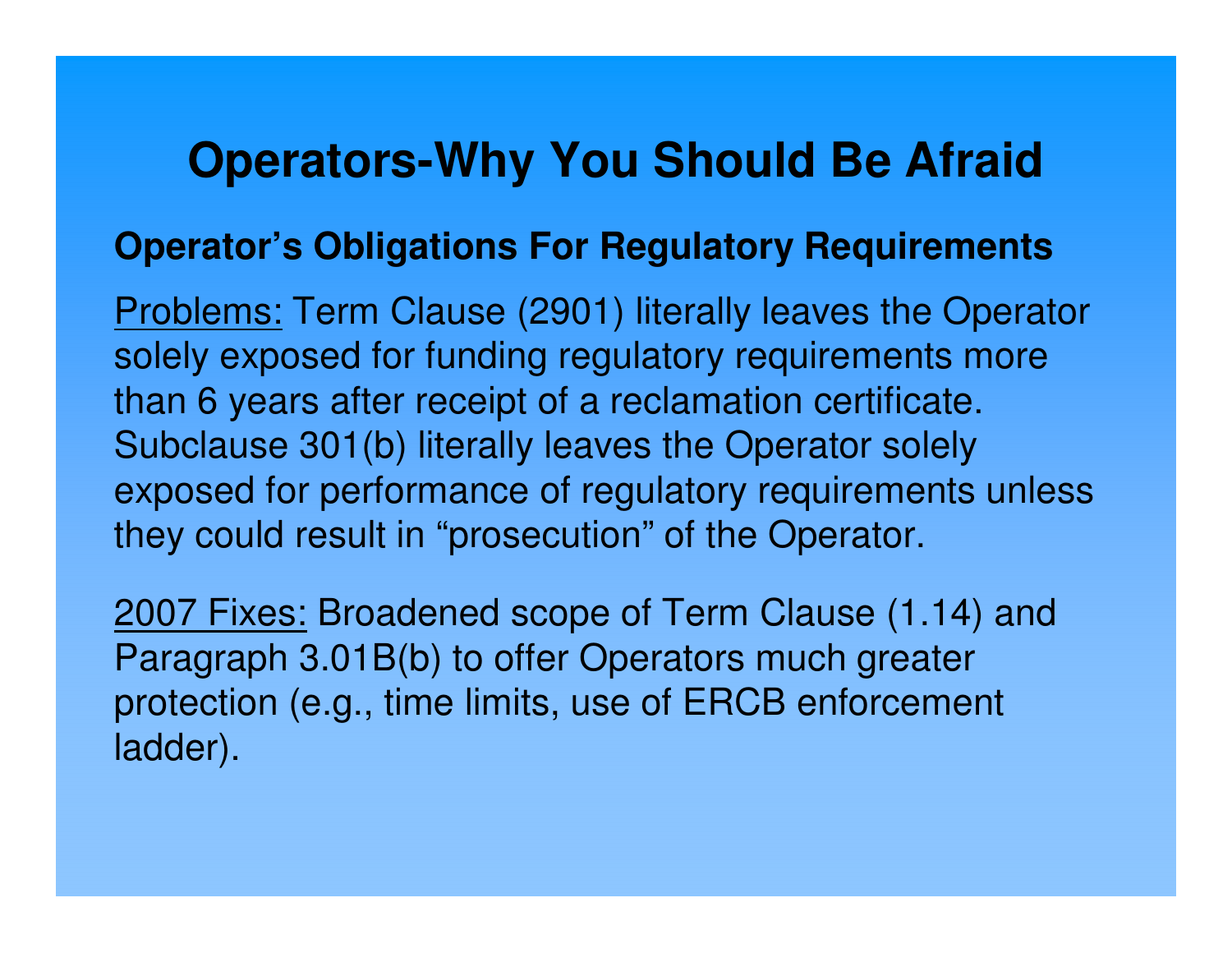#### **HSE Obligations**

Problem: Minimal expectations in the document when the Regulations have evolved significantly and safety is now a very high priority for our Province, our industry, our company and our employees and contractors.

2007 Fixes: Added a HSE Clause (3.05) that tries to provide guidance in ways that are not burdensome to the Operator. Added HSE expectations in various other provisions, such as the Abandonment Article (12.00).

**Based on the premise that we (Land) are part of the problem if we are not part of the solution.**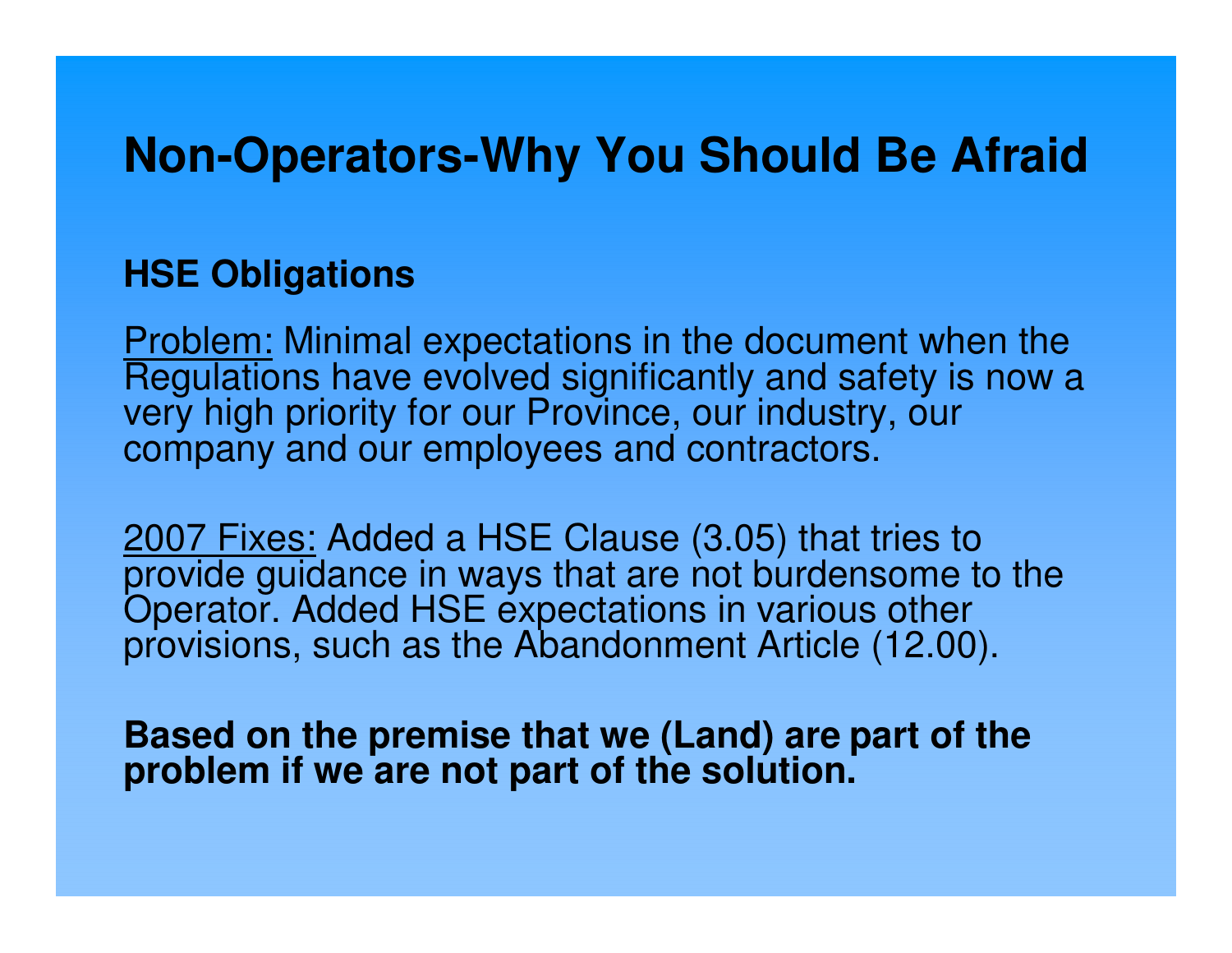#### **Non-Operator's Exposure Re Joint Account Judgments**

Problem: A judgment against the Joint Account can be enforced against any Working Interest owner (e.g., a Non-Operator with the deepest pockets). Prior versions of thedocument do not include any words that allow a Non-Operator to seek proportionate recovery from the other Parties for any such payments made by it.

2007 Fix: Clause 4.03 allows a Non-Operator against which a Joint Account judgment has been enforced to seek proportionate contribution from the other Parties.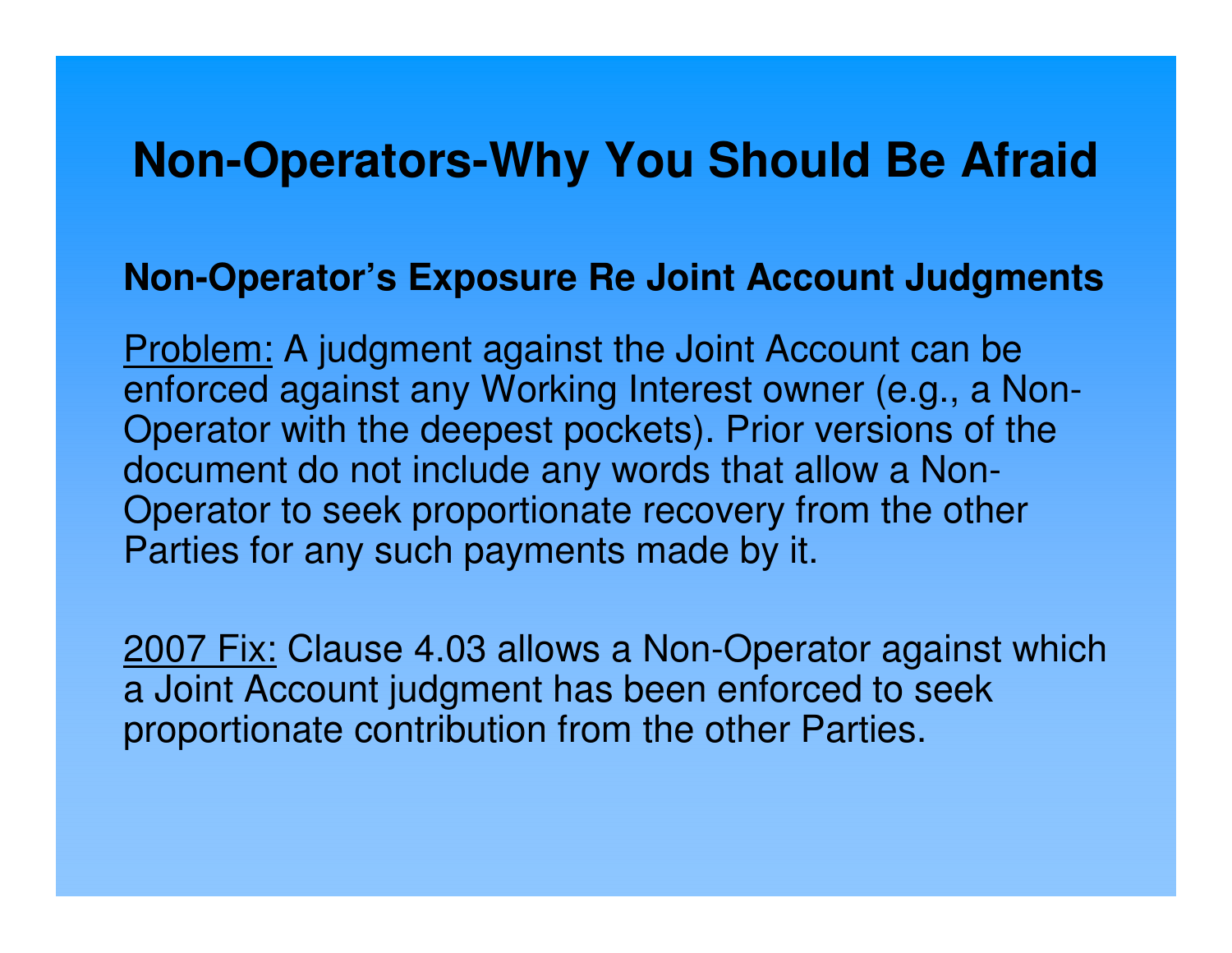# **Non-Operators-Why You Should Be AfraidOperator's Responsibility For Breach Of Contract**

<u>Problem:</u> Prior versions of the document did not reflect the law in Alberta after the Erehwon and Morrison cases. Those cases held that the Operator could be held responsible for breach of contract, notwithstanding the gross negligence or wilful misconduct test in Clause 401.

2007 Fix: Much clearer that normal breach of contract remedies apply to an Operator for such matters as breaches of the Accounting Procedure and misappropriation of funds.

**Note: Some potential confusion after the Adeco case.**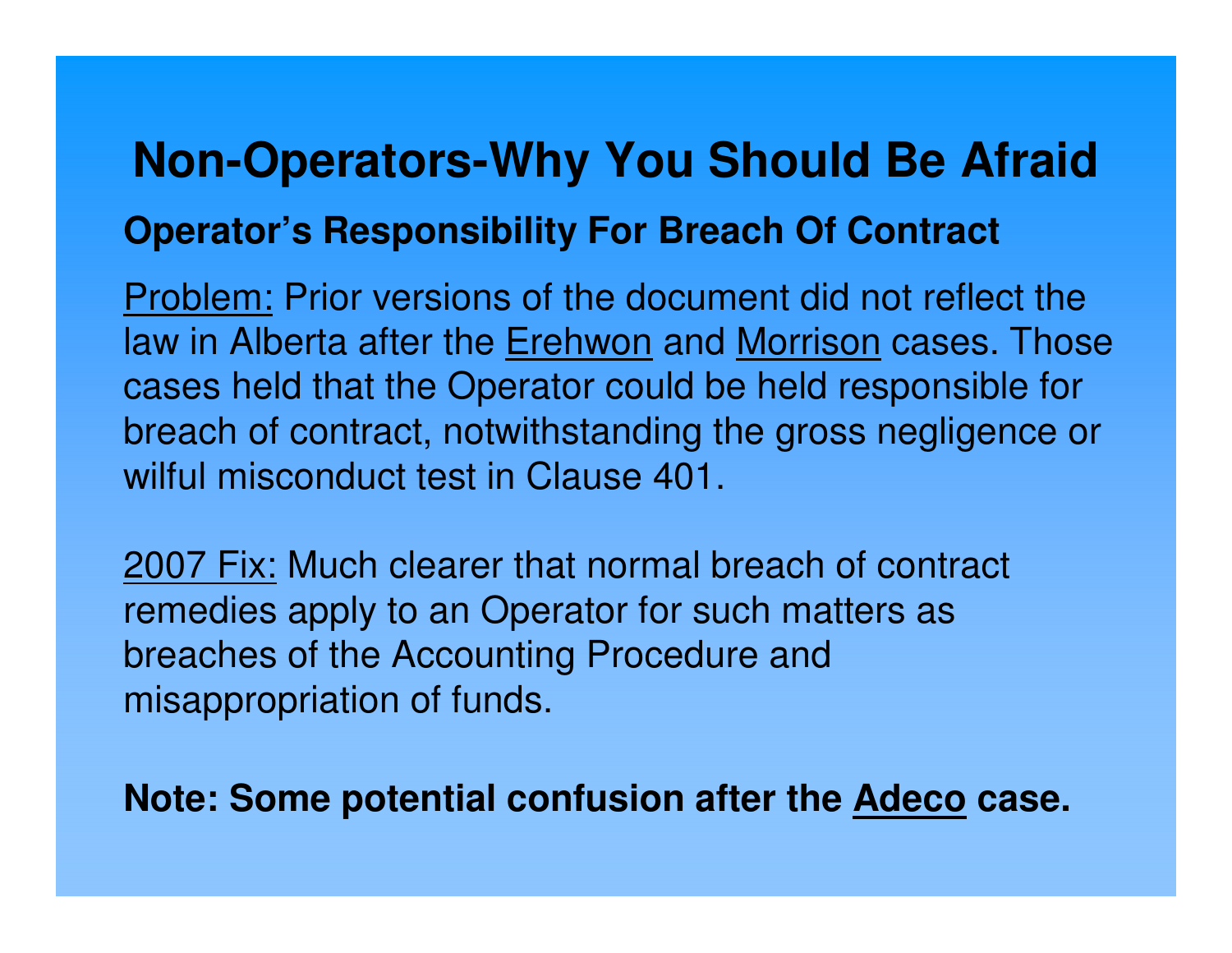#### **Potential Abuse Of Clause 5.03 Re Capital Advances**

Problem: Operators routinely issuing requests for payment of 100% of costs when ability to pay is not in question and funds are being expended over a period of months. Operators often obtaining the benefit of an "interest free loan" they commingle and then use for their day-to-dayexpenses.

2007 Fixes: Protection against unreasonable requests for front end contribution of 100% of costs when operationapproved. Protections for Operator when legitimate concerns (e.g., insolvency, recent default notice). New duties respecting handling of excess funds.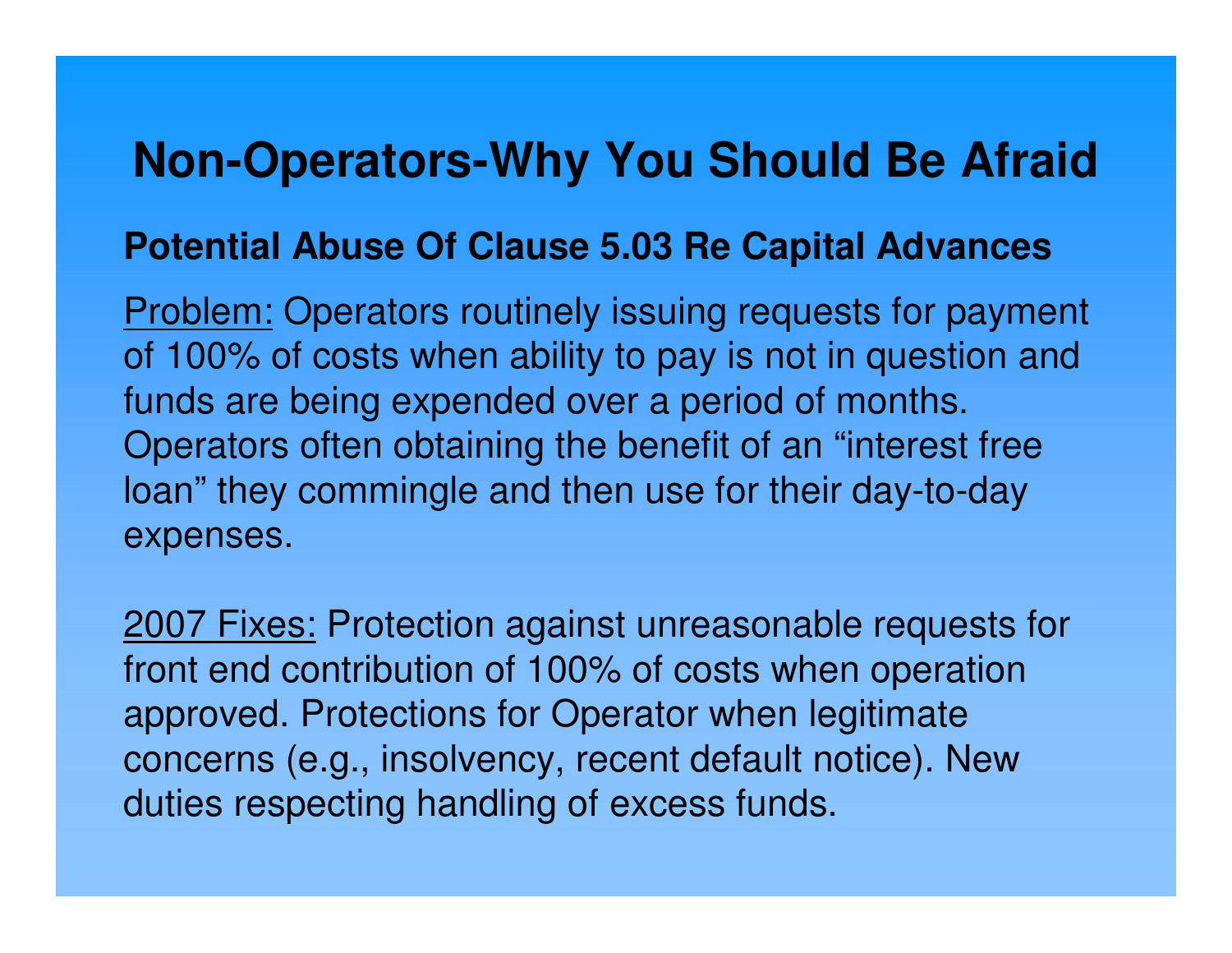# **Non-Operators-Why You Should Be AfraidDifficulty In Removing An Insolvent Operator**

Problem: Courts have ignored the wording of Subclause 202(a) and allowed an insolvent Operator to retain its position, notwithstanding the negative impact this can have on the other Parties. Courts basically not understanding that operatorship is not the Operator's property, but service for the joint benefit of the Parties.

2007 Fixes: Stronger statement in Subclause 2.02A that an Operator's ability to perform its obligations is a function of its financial viability. No ability of an insolvent Operator to commingle funds under Clause 5.07.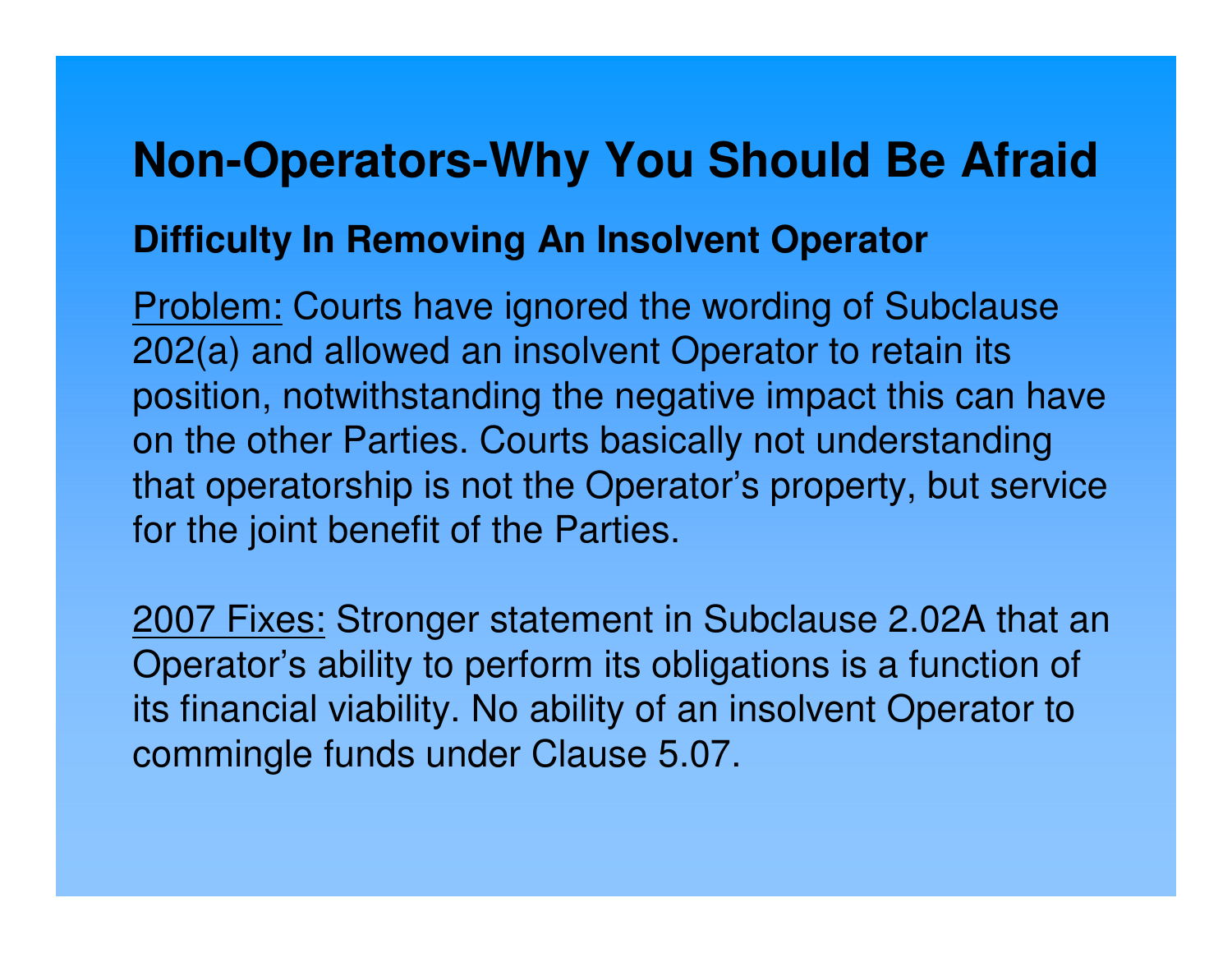# **Non-Operators-Why You Should Be AfraidHistoric Clause 1004 Amendment (1981 Style Change)**

Problem: 1981 style amendment that is often used requires the Operator to take over a proposed operation if it elects to participate. Some Operators believe that they then have the authority to change the operation.

2007 Fixes: (i) Operator has option (but not obligation) to take over if it participates. (ii) Duty to conduct in substantial compliance with the Operation Notice. (iii) Clear thatOperator has no right to step into regional supply arrangements extending beyond the single well.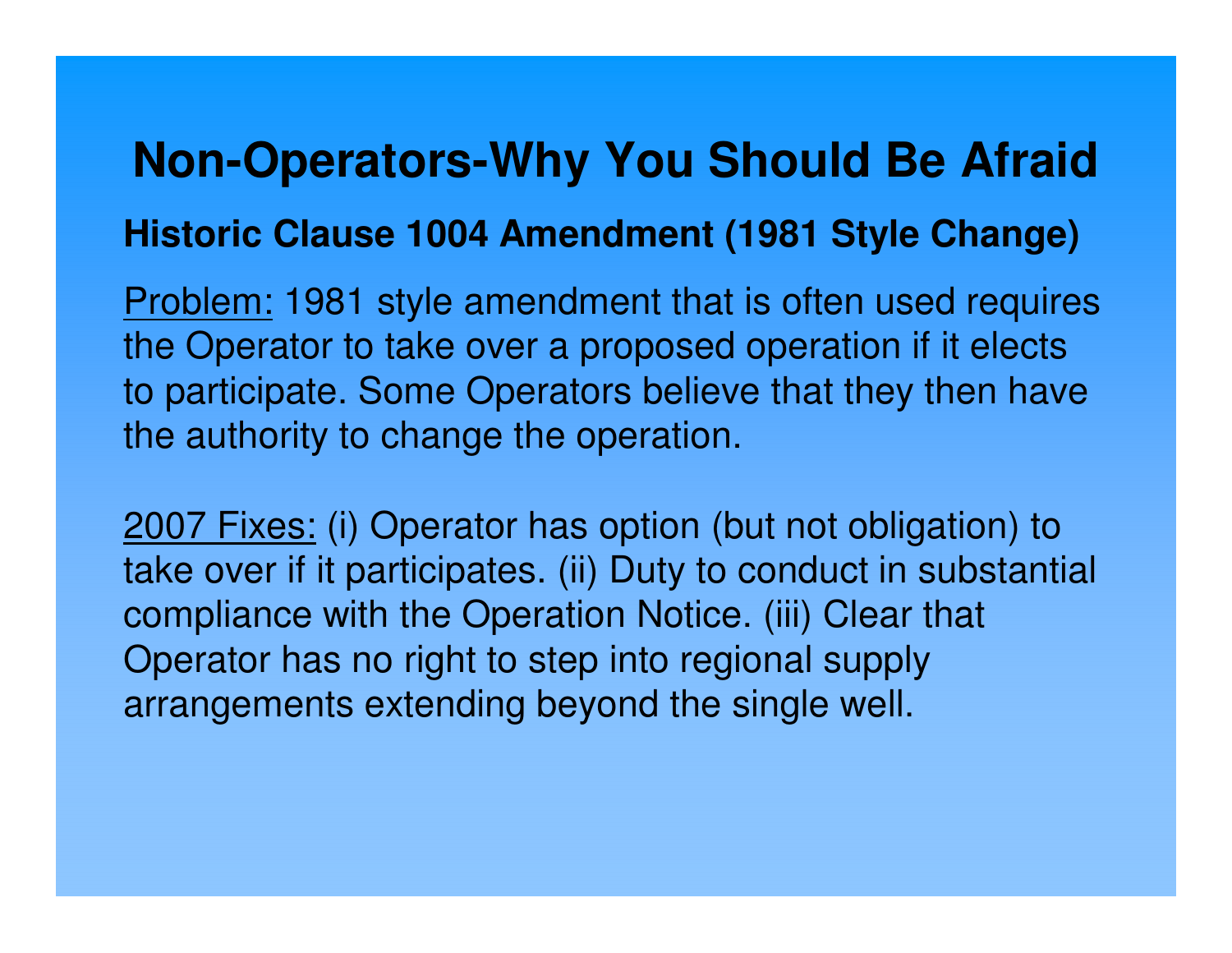#### **Exposure To Notional Allocations Of Pricing**

Problem: Potential for Parties to attempt to use "Market Price" and notional allocations of "out of the money" marketing arrangements to pass on losses associated with poor marketing arrangements to Non-Taking Parties and in penalty accounts.

2007 Fixes: Modifications to definition of Market Price to limit potential for arbitrary, notional allocations of unfavourable marketing arrangements to other Parties and controls on proceeds in cost recovery calculations in Article 10.00 by linking proceeds to Market Price.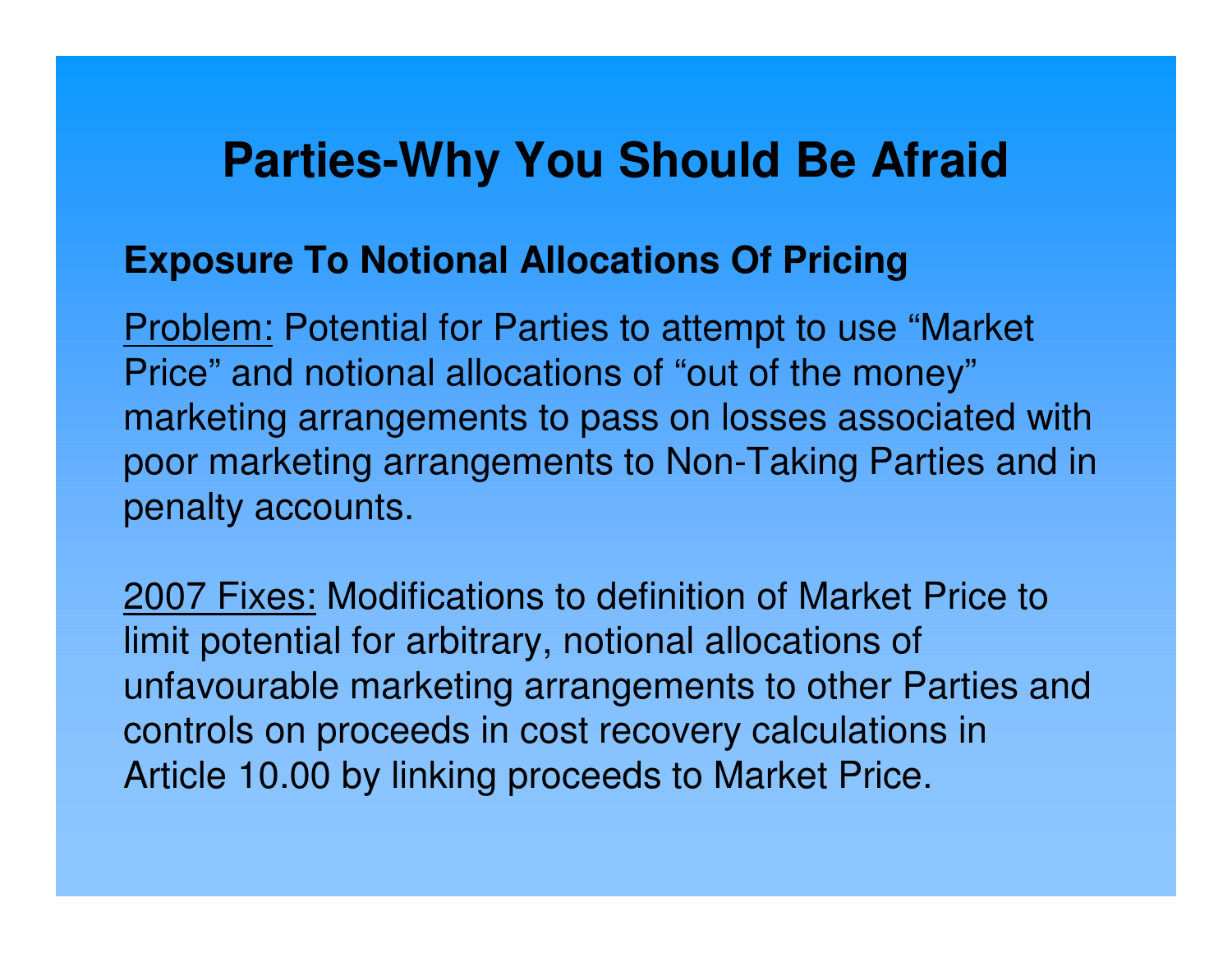### **Production Facilities**

Problem: Application of simplistic Operating Procedure processes to facilities handling outside substances.

### 2007 Fixes:

- Narrowed definition of Production Facility further and increased protection (Clause 10.13) if the facility is overdesigned to serve other lands.
- Management of a Production Facility shifted from the Operating Procedure to a CO&O Ag't based on the then current PJVA model in certain circumstances.
	- Any owner may require, by notice, if used for outside substances.
	- Automatic if the facility no longer fits the definition.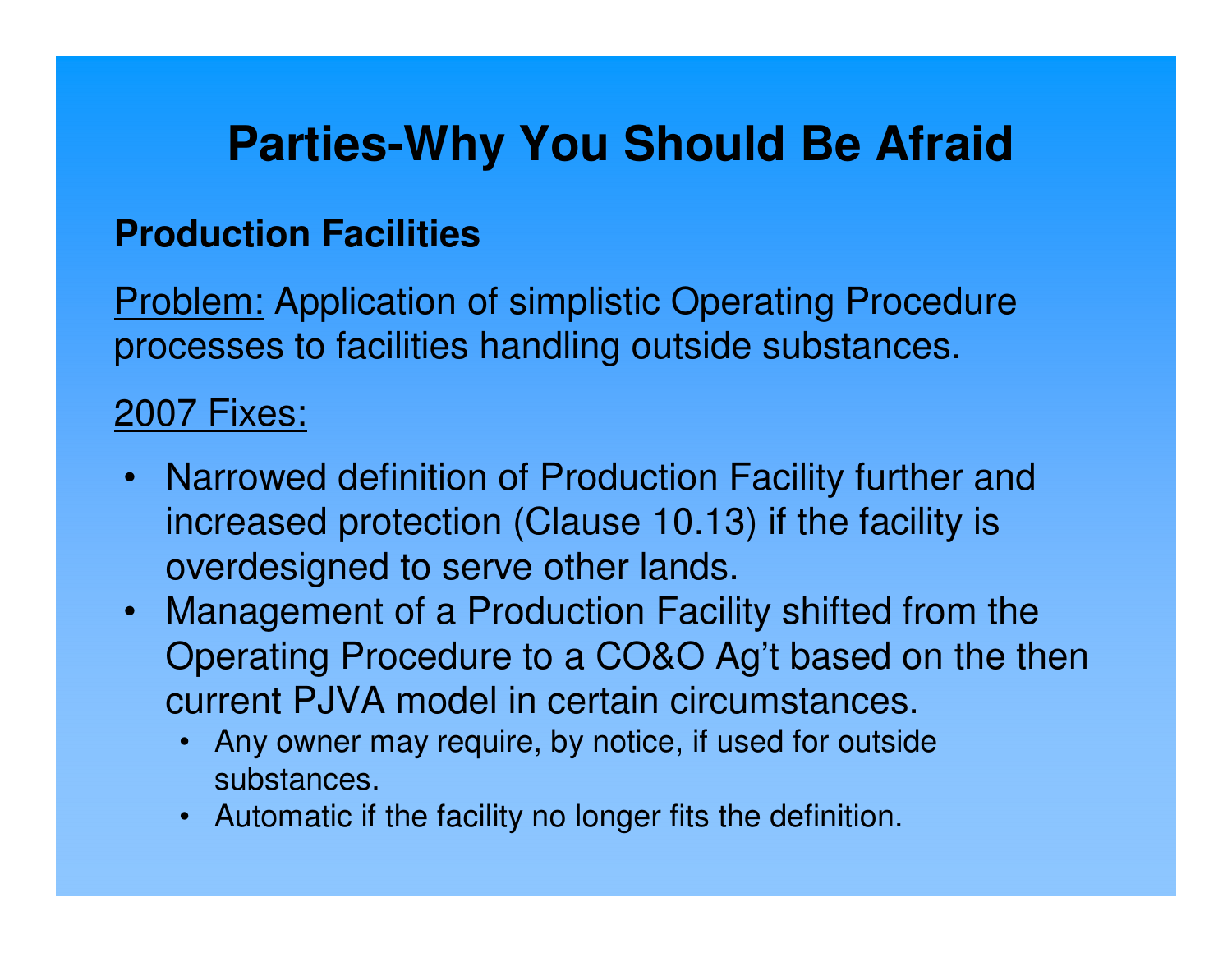## **Parties-Why You Should Be AfraidImportation Of Wells Into Agreement**

Problem: Prior documents did not provide clear guidance about the potential importation of a well used for another purpose into the Agreement.

2007 Fix: Clause 10.06 outlines the basis on which a well may be imported into the Agreement and the % equalization.

- •Restriction on evaluation of 100% zones using a joint well.
- $\bullet$  Most common situation is a well initially drilled as a deep test in 100% rights if a Completion later proposed in the Joint Lands.
	- Most frequent negotiated outcome for newer wells is equalization to Joint Account on 50% of notional new drill costs, plus well info for formations to which the reimbursement pertains.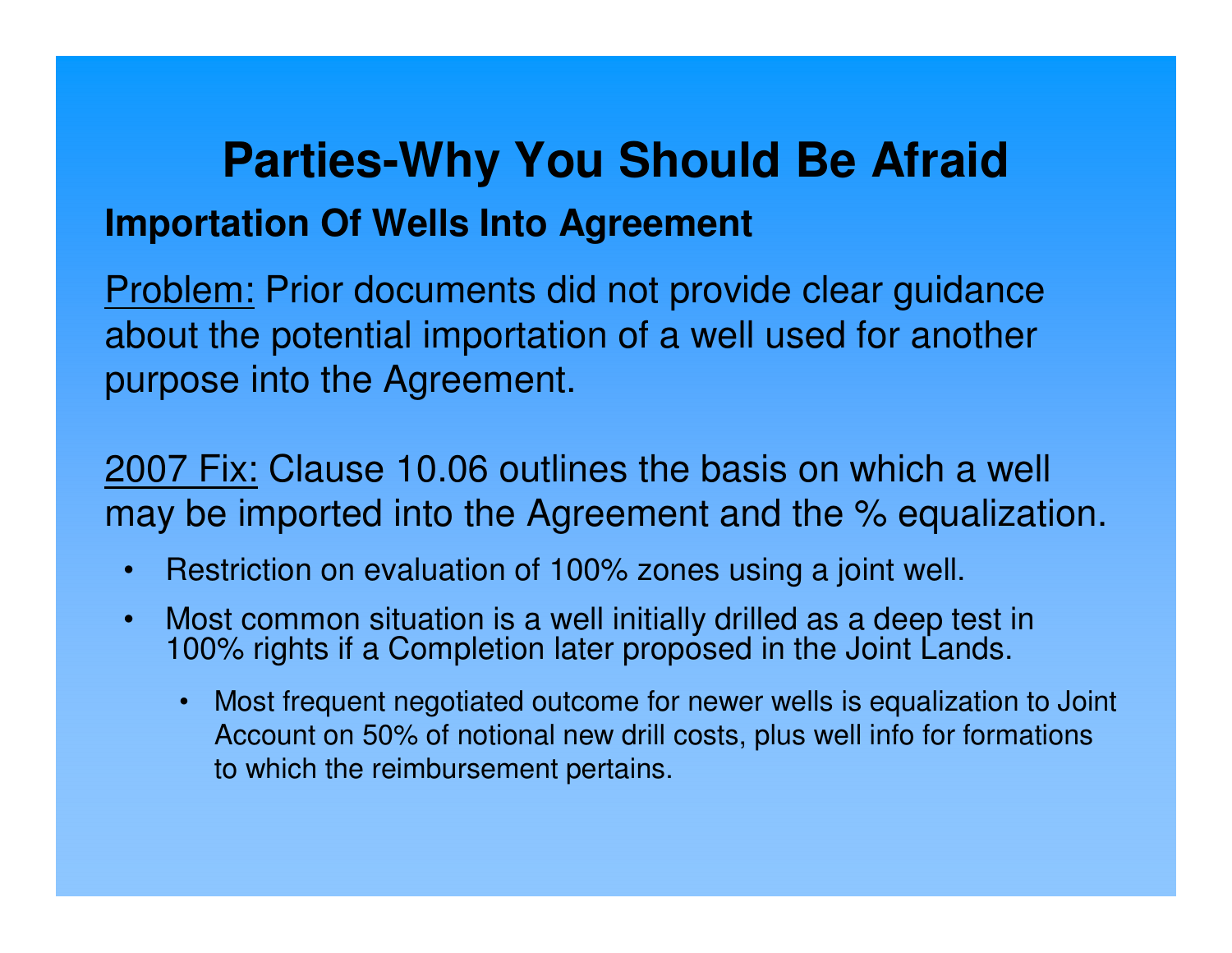#### **3.2 Km Election Deferral Mechanism And Pattern Drilling**

Problem: Traditional 3.2km election deferral mechanism poses problems for Parties conducting a shallow pattern drilling program.

2007 Fix: Included optional Subclause 10.02G to enable users to except shallow drilling programs from the 3.2km election deferral process.

- Amendment should be considered immediately for applicable new 1990 agreements.
- •Subclause aimed primarily at shallow gas projects.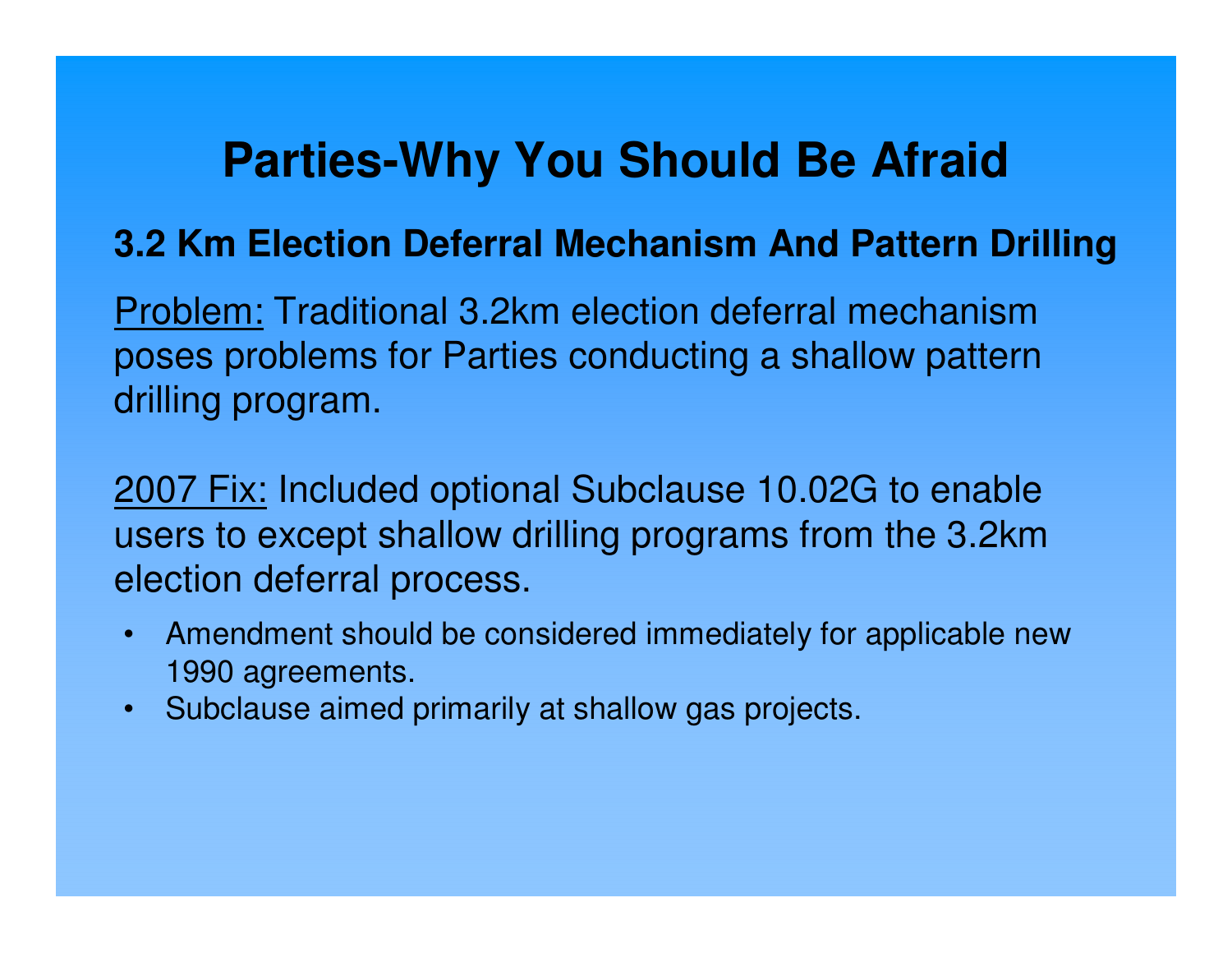#### **Temporary Continuations (e.g., AB Section 16)**

Problem: Historically, Clause 1010 has not properly addressed temporary continuations by requiring a reexamination of outcomes to link cause and effect of tenure retention at the indefinite continuation point.

2007 Fix: New Subclause 10.10D requires an additional review of resultant continued rights at the indefinite continuation point and an appropriate allocation of rewards.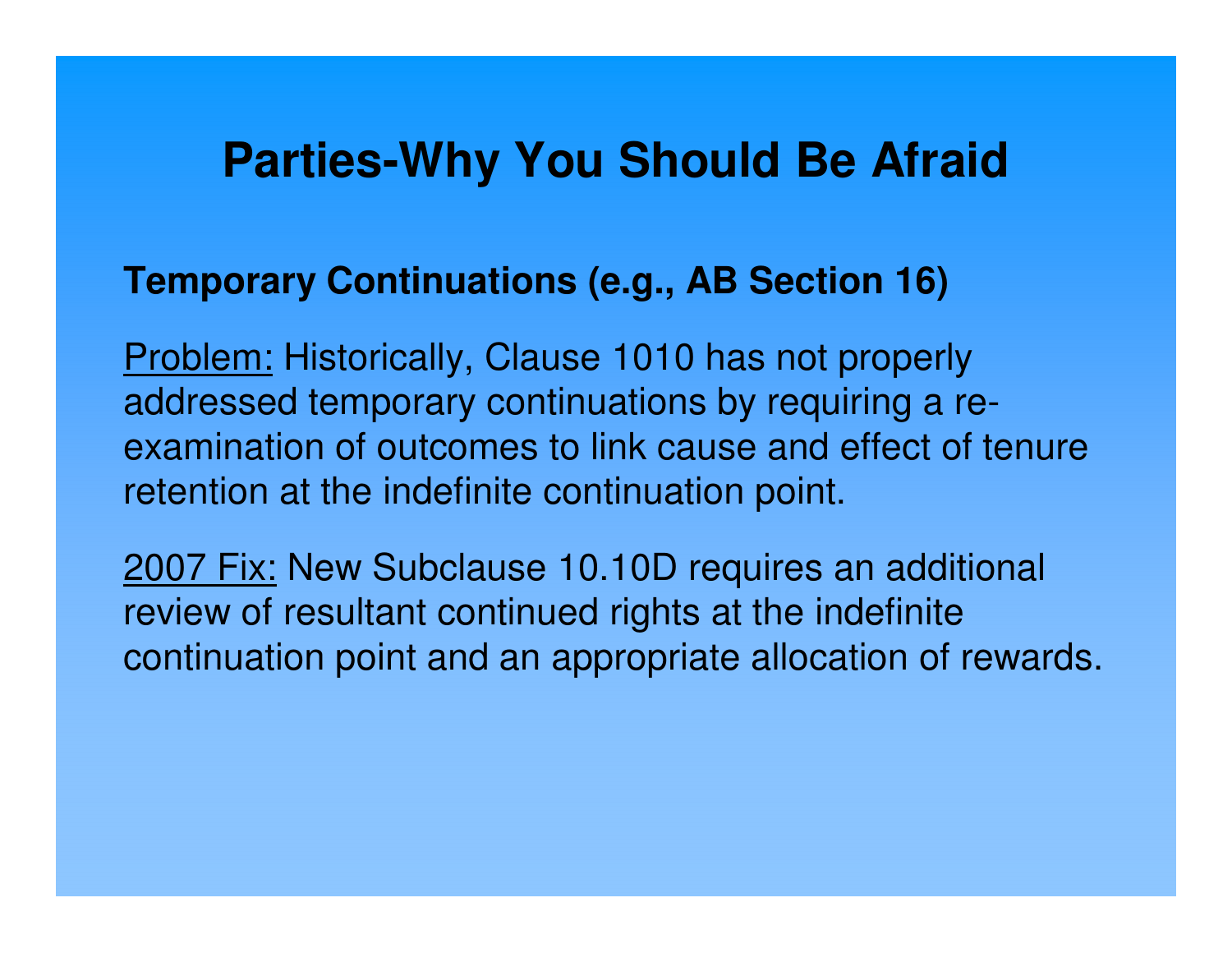#### **Well Takeover Affecting Interests In Lands**

Problem: The Abandonment Article has historically seen an abandoning party forfeit certain interests in joint lands. This is a particular problem if the well is later used for another purpose or if there is new drilling (e.g., a new well under a holding).

2007 Fix: Modified Article, so that the forfeiture affects the wellbore and production therefrom, rather than the working interest in lands.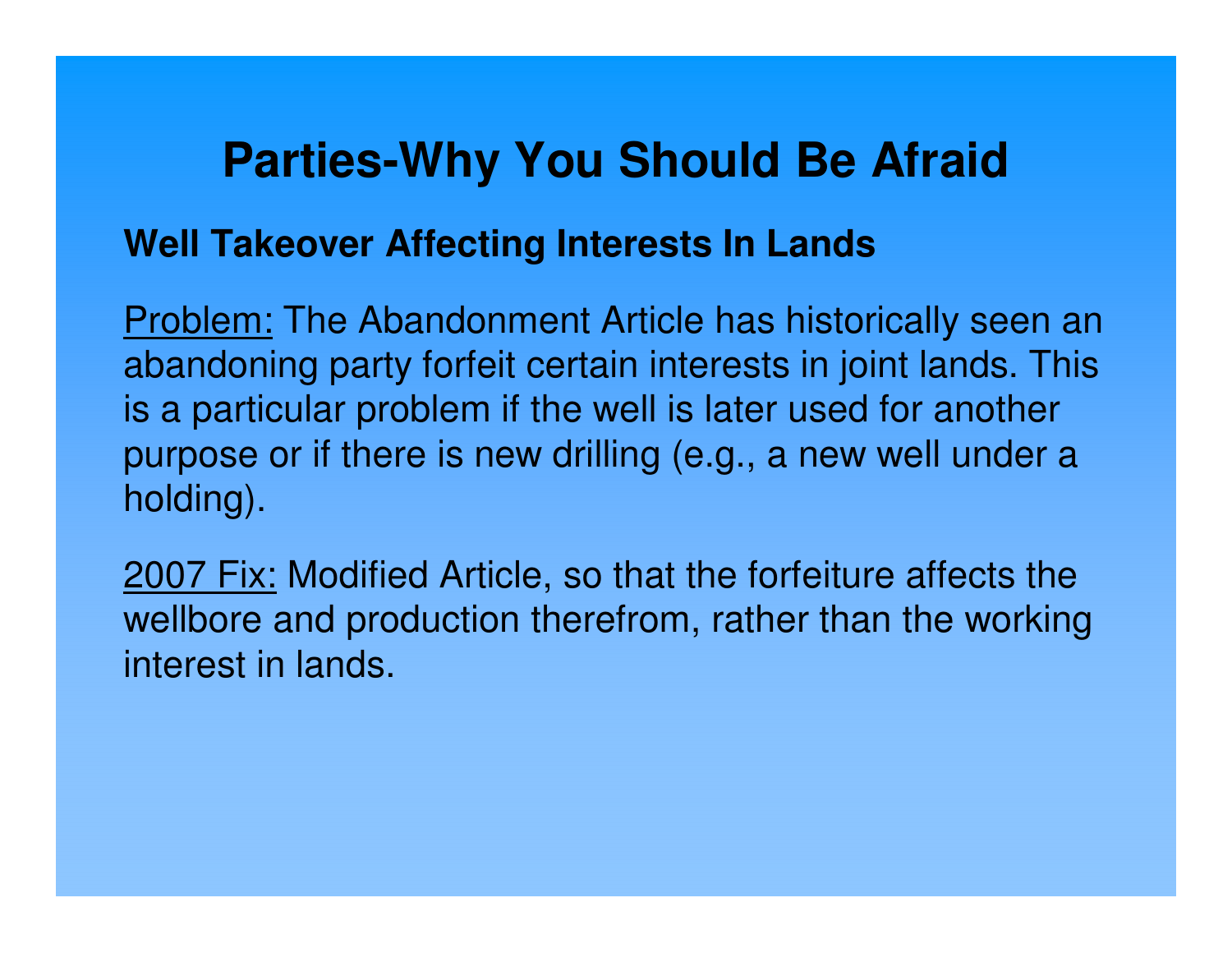#### **Status Of Non-Participant If Further Operations**

Problem: The status of a non-participant is not sufficiently clear if further operations are proposed in the well. This is particularly a potential problem for an independent completion after a jointly cased well, a deepening and a sidetracking.

Fixes: General status of a non-participant on an in scope activity clarified. Rights of a non-participant to elect on other activities addressed. (Subclauses 10.08B&C)

• Further modifications required for foothills and unconventional, as noted in the miscellaneous annotations at the end of the document.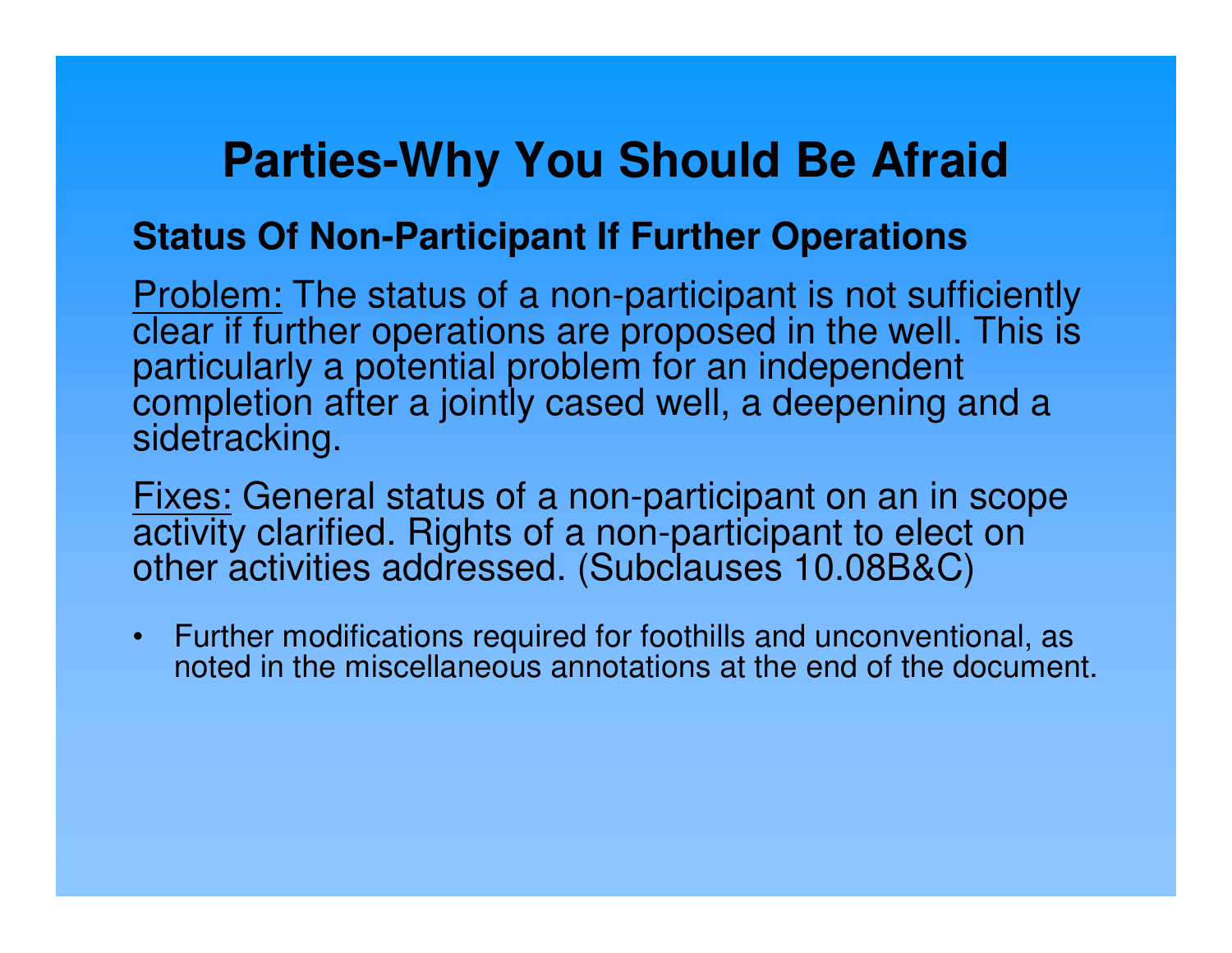### **Confidentiality Obligations And A&D/M&A Activity**

Problem: Limitation in 1990 document that disclosure is to permitted assigns (the actual intended assignee), so much more restrictive than "prospective assigns" reviewing at a data room. Potential vulnerability if disclosures in breach of Subclause 1801(c) cause a ROFR value to be higher than would otherwise be the case.

Fix: Paragraph 18.01(d) allows disclosure to prospective assigns at the data room stage as long as a confidentiality agreement is in place.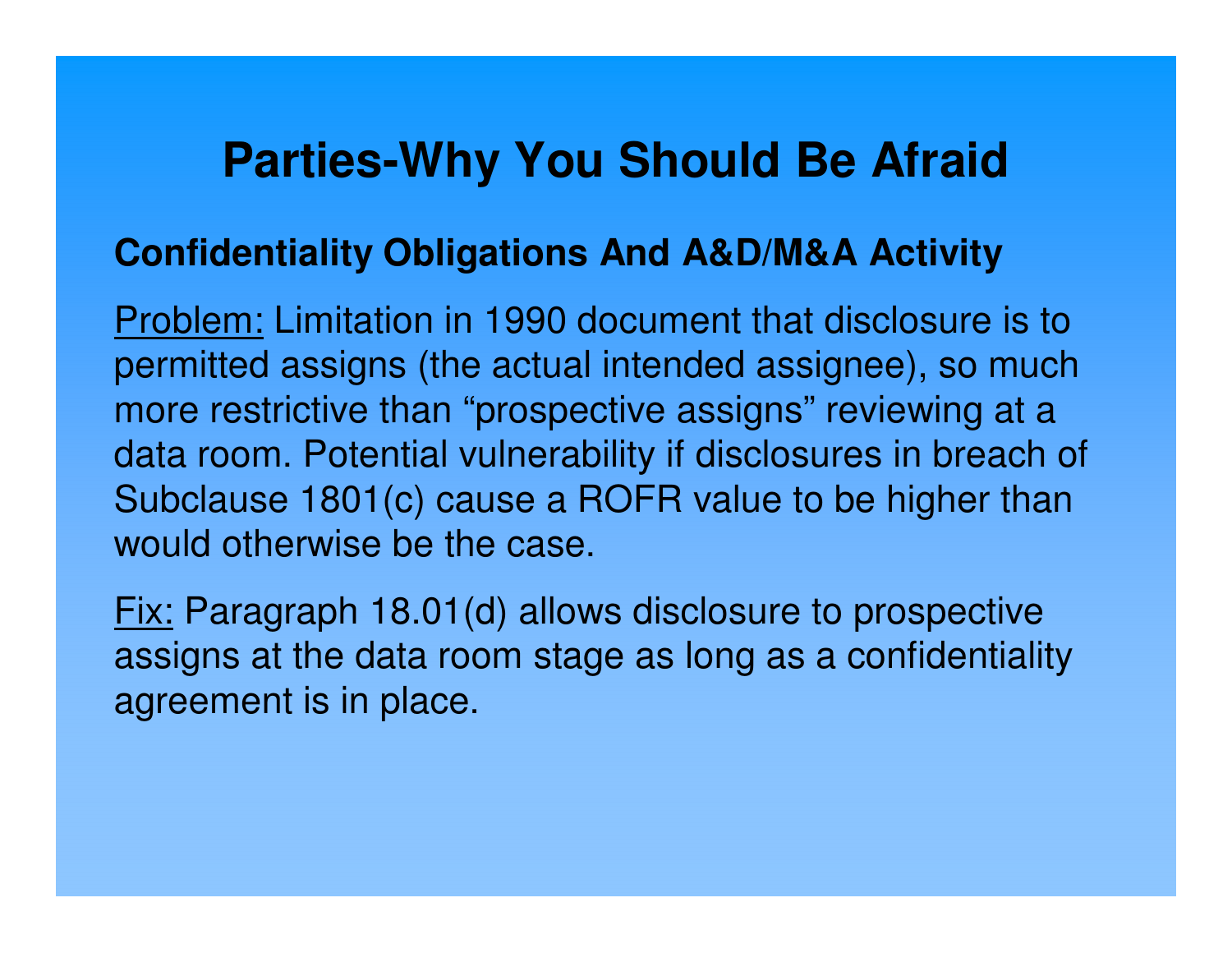### **Rights Of First Refusal-Earning Agreements**

Problem: ROFR handling of farmouts and other earning agreements has historically been frustrating and confusing for users.

### 2007 Fixes:

- Treated as disposition when the ag't is entered into, rather than when the WI is earned for purposes of Clause 24.02 exemptions and timing for completion of disposition.
- $\bullet$ Increased clarity in compliance with ROFR.
- $\bullet$  Use of 35% test under Paragraph 24.02(e) exemption, vs. former 5% net ha test.
- $\bullet$ Possible exemption for all Earning Agreements, if so elected.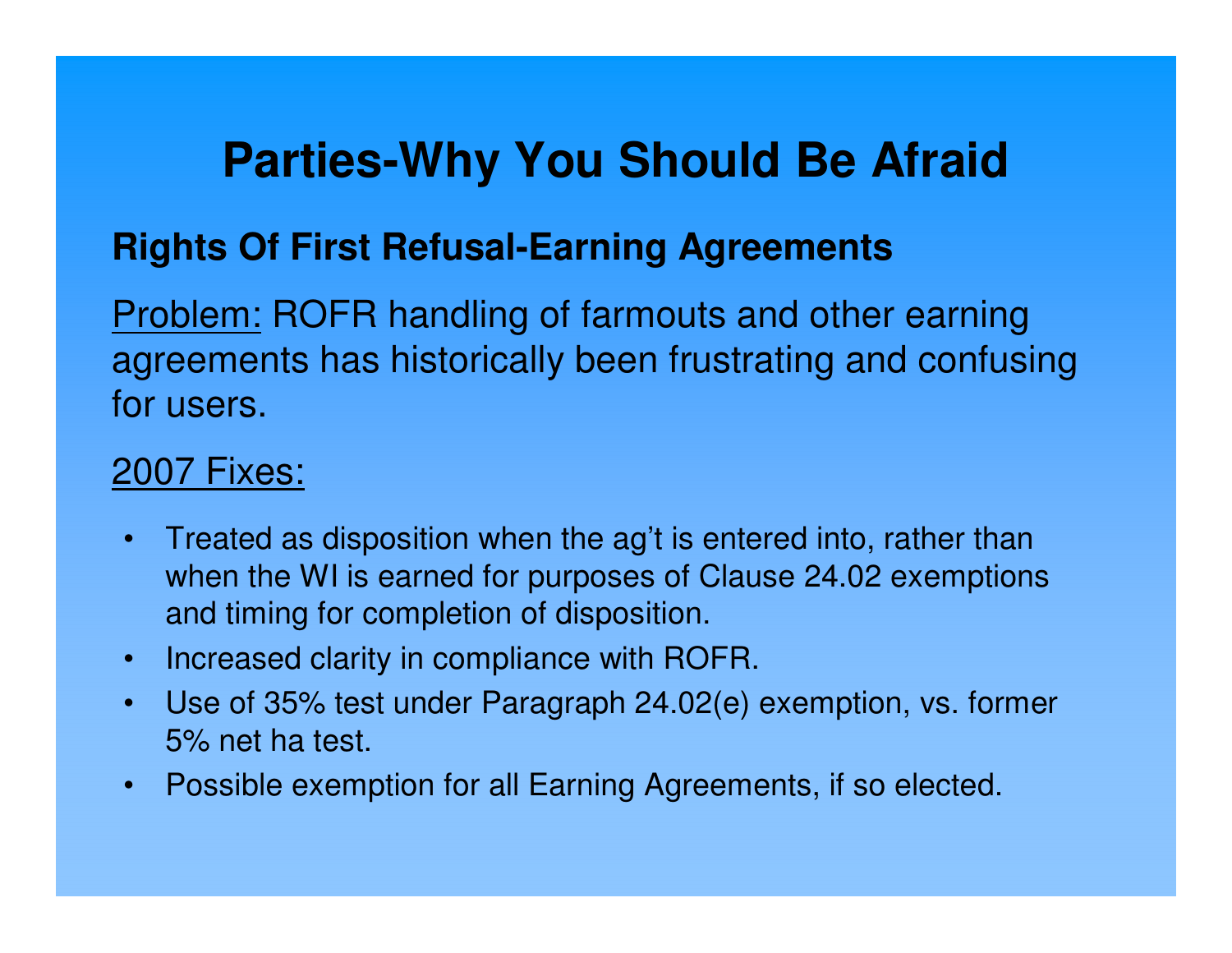### **Rights Of First Refusal-Perpetual ROFRs**

Problem: Perpetual ROFRs do not recognize that the strategic importance of an asset in a portfolio changes over time.

2007 Fix: ROFR turns into consent not to be unreasonably withheld process at the end of a negotiated period.

- • Expectation that many Parties would prefer temporary ROFR (e.g., 8-10 years).
- • Pick a date 75 years away if you want the pre-2007 status quo result.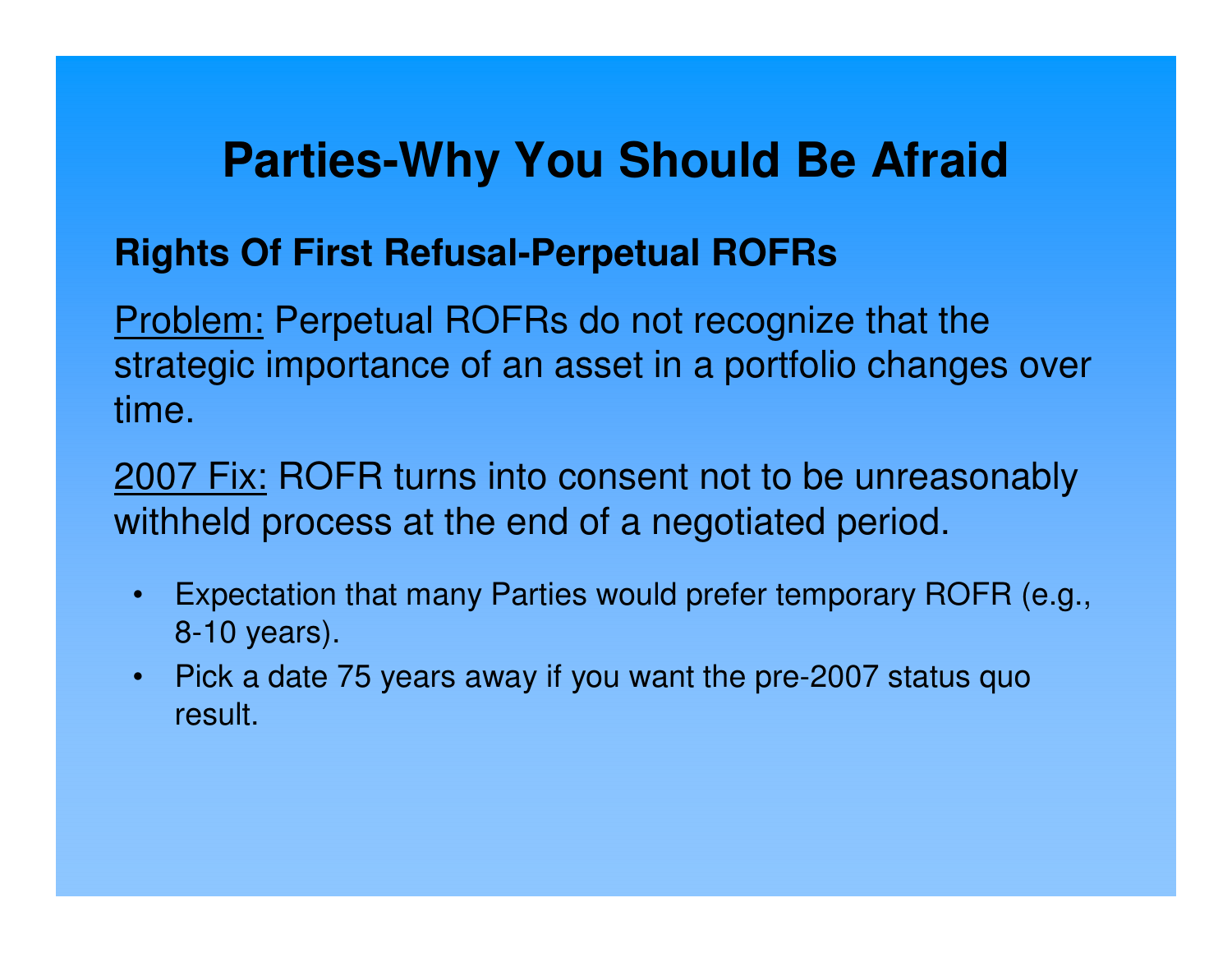### **Rights Of First Refusal-"5% Rule"**

Problem: "5% exemption" re ROFRs and large transactions does not sufficiently limit interference with large scaletransactions.

2007 Fix: Increased to 10%, to limit potential application of ROFRs to large transactions.

• New exceptions for Earning Agreements.